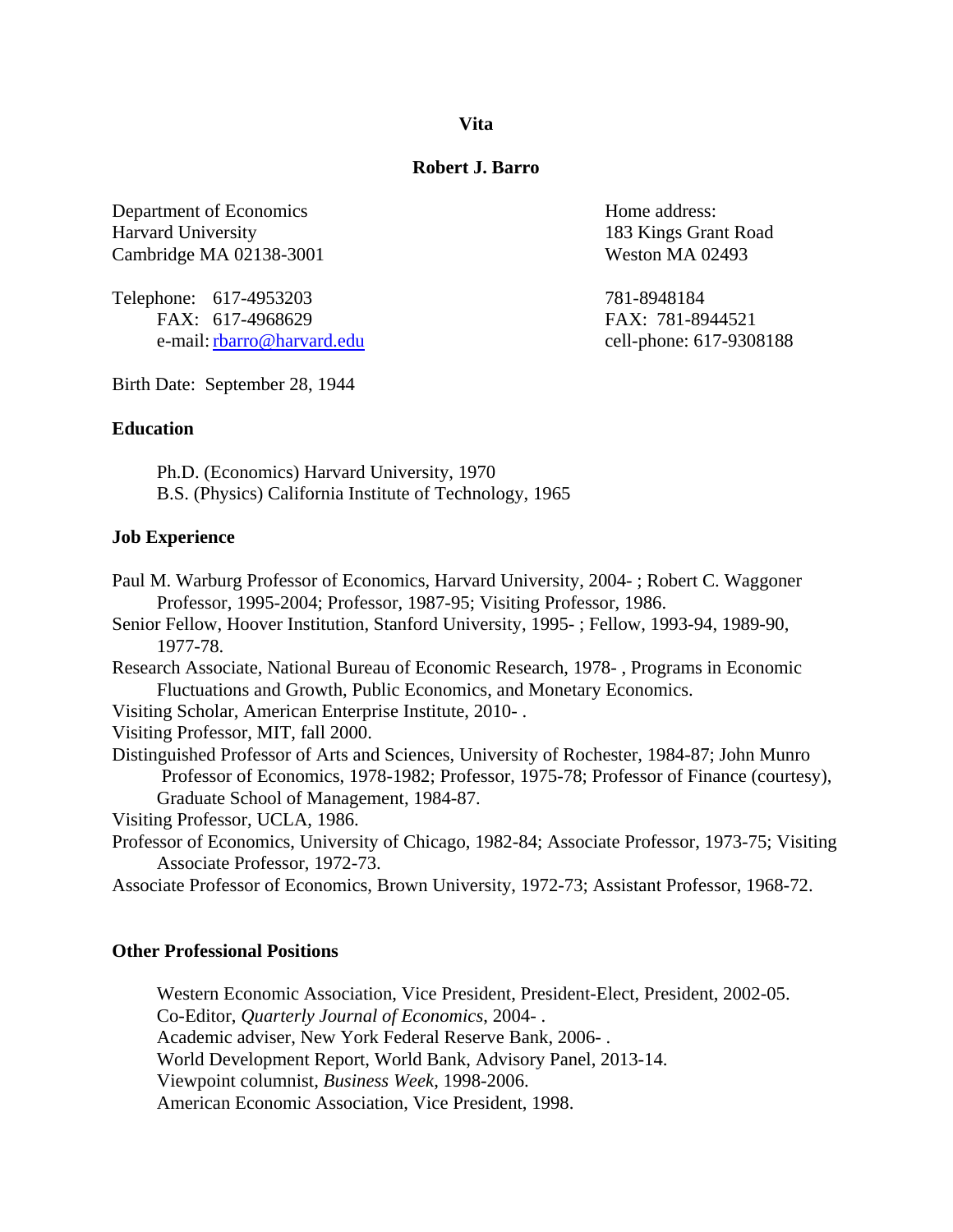Contributing Editor, *The Wall Street Journal*, 1991-98. Academic Advisory Committee, Wuhan University, China, 2002- . Senior Adviser, Brookings Institution, 1990-2000. Member, Mont Pelerin Society, 1990- . Advisory Board, Center for Political Studies, Denmark, 2004- . Academic Advisory Board, Universidad del CEMA, Argentina, 2000- . Advisory Board, Fundacion Libertad, Argentina, 1999- . Board of Economic Advisers, Universitat Pampeu Fabra, Barcelona, 1997- . Fellow, POSCO Research Institute, South Korea, 1996-98. Advisory Board, University of Science and Technology, Hong Kong, 1996- . Houblon-Norman Fellow, Bank of England, 1994-95. Domestic Studies Advisory Committee, Hoover Institution, Stanford University, 1987-90. External Review Committee, Finance Department, Wharton School, University of Pennsylvania, 1986. Associate Editor, *Journal of Monetary Economics*, 1976-80, 1984-94; Advisory Board, 1995- . Associate Editor, *Journal of Economic Growth*, 1995- . American Economic Association, executive committee, 1987-89. Editor, *Journal of Political Economy*, 1973-75, 1983-85. Program Committee, American Economic Association meetings, 1986, 1987, 1993, 1999, 2001. Program Committee, World Congress of the Econometric Society, 1980. Associate Editor, *Econometrica*, 1978-81. Board of Editors, *American Economic Review*, 1976-79 National Science Foundation, Review Panel in Economics, 1976-78. Program Committee, Econometric Society Meetings, 1976. Staff Member, President's Commission on an All-Volunteer Armed Force, 1971.

# **Honors and Awards**

 Keynote lecture, IMF Fiscal Forum, Washington DC, April 2013. Main speaker on economic growth, Nobel Symposium on Growth and Development, Stockholm, September 2012. Keynote lecture, Workshop on the Macroeconomics of Risk and Uncertainty, Central Bank of Chile, June 2012. Hayek Memorial Lecture, Institute of Economic Affairs, London, July 2011. Keynote lecture, Society for Economic Dynamics, Ghent Belgium, July 2011. Keynote lecture, Southern Workshop in Macroeconomics, Auckland New Zealand, March 2011. Honorary professorship, Universidad del Pacifico, Peru, 2010. Sir Arthur Lewis Distinguished Lecture, University of the West Indies, Trinidad, 2010. Honorary professorship, Shenzhen University, 2009. Honorary degree, Universidad Francisco Marroquin, Guatemala, 2007.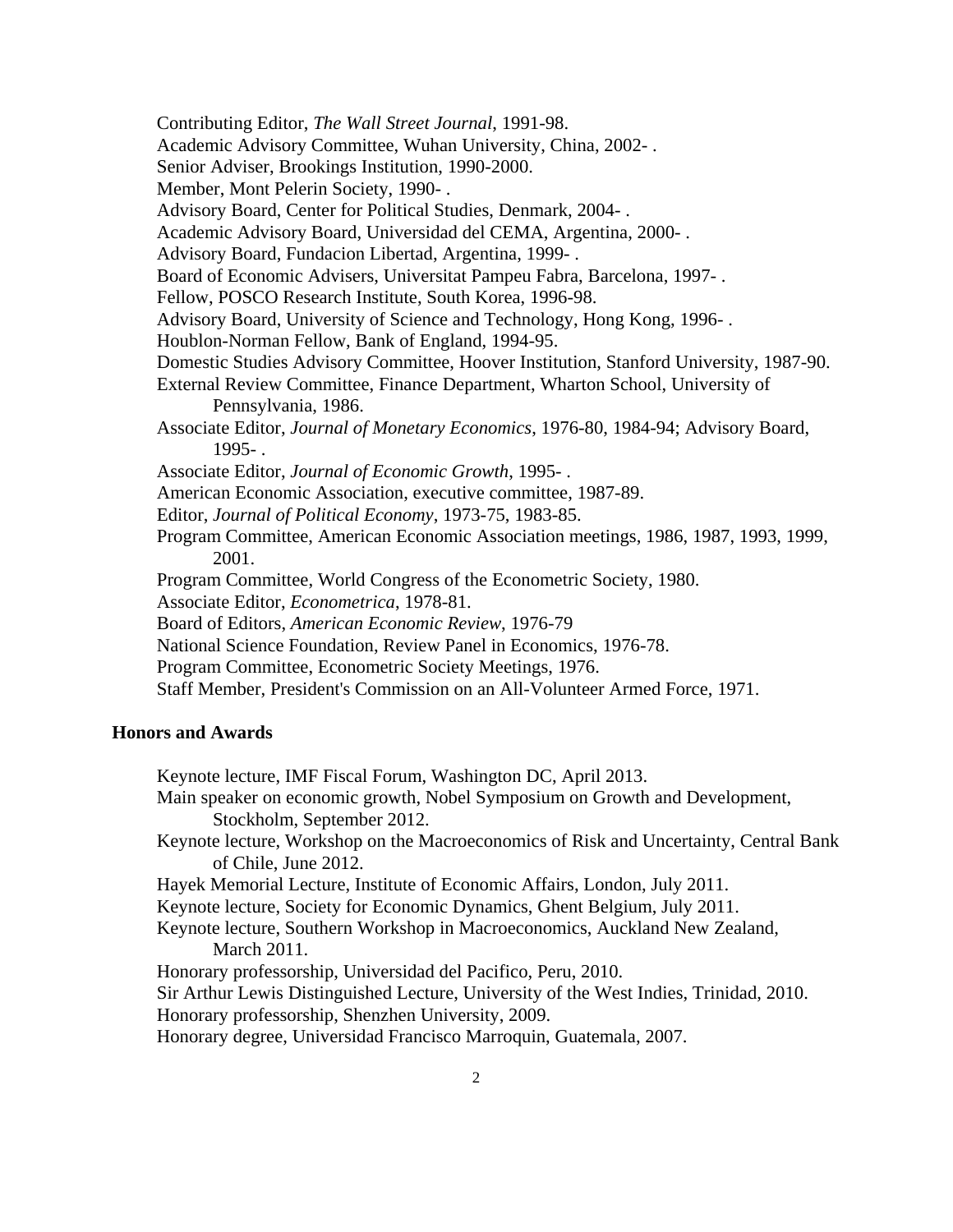Honorary dean, China Economics & Management Academy, Central University of Beijing, 2006. Honorary professorship, Tsinghua University, China, 2005. Harris Distinguished Visiting Professor, Clemson University, 2004. Honorary degree, University of Macedonia, Greece, 2004. Honorary professorship, Wuhan University, China, 2003. Honorary professorship, Seoul National University, South Korea, 2003. Tennenbaum Lecture, Georgia Tech, 2003. Georgescu-Roegen Lecture, University of the South, 2002. Lionel MacKenzie Lecture, University of Rochester, 2002. Joseph L. Lucia Lecture, Villanova University, 2002. Thomas Sowell Inaugural Lecture, Bates College, 2002. *Essential Science Indicators (ESI)*, August 2001, named as most cited economist of 1990s. Distinguished Monroe Speaker, Kalamazoo College, 2001. Adam Smith Award, Association of Private Enterprise Economists, 1998. Templeton Honor Roll, 1997-98. Templeton Honor Roll for *Getting It Right*, 1997-98. David Kinley Lecture, University of Illinois, 1997. Lionel Robbins Lectures, London School of Economics, 1996. Alex G. McKenna Lecture, Saint Vincent College, 1992. Fellow, American Academy of Arts & Sciences, 1988- . Horowitz Lectures, Israel, 1988. MacIntosh Lecture, Queens University, 1988. Henry Thornton Lecture, City University Business School, London, 1987. *Journal of Money*, *Credit and Banking* Lecturer, Ohio State University, 1987. RAND Lecture, S.U.N.Y. Buffalo, 1985. Frank Paish Lecture, Meeting of the Royal Economic Society, Oxford, 1985. John Simon Guggenheim Memorial Fellowship, 1982-83. Sivesind Lecture, Iowa State University, 1983. Fellow, Econometric Society, 1980- . Taft Lecture, University of Cincinnati, 1979. Hoover Institution National Fellowship, 1977-78. Research grants from the National Science Foundation and private foundations.

# **Ph.D. Dissertation**

"Inflation, the Payments Period, and the Demand for Money," 1970.

### **Books**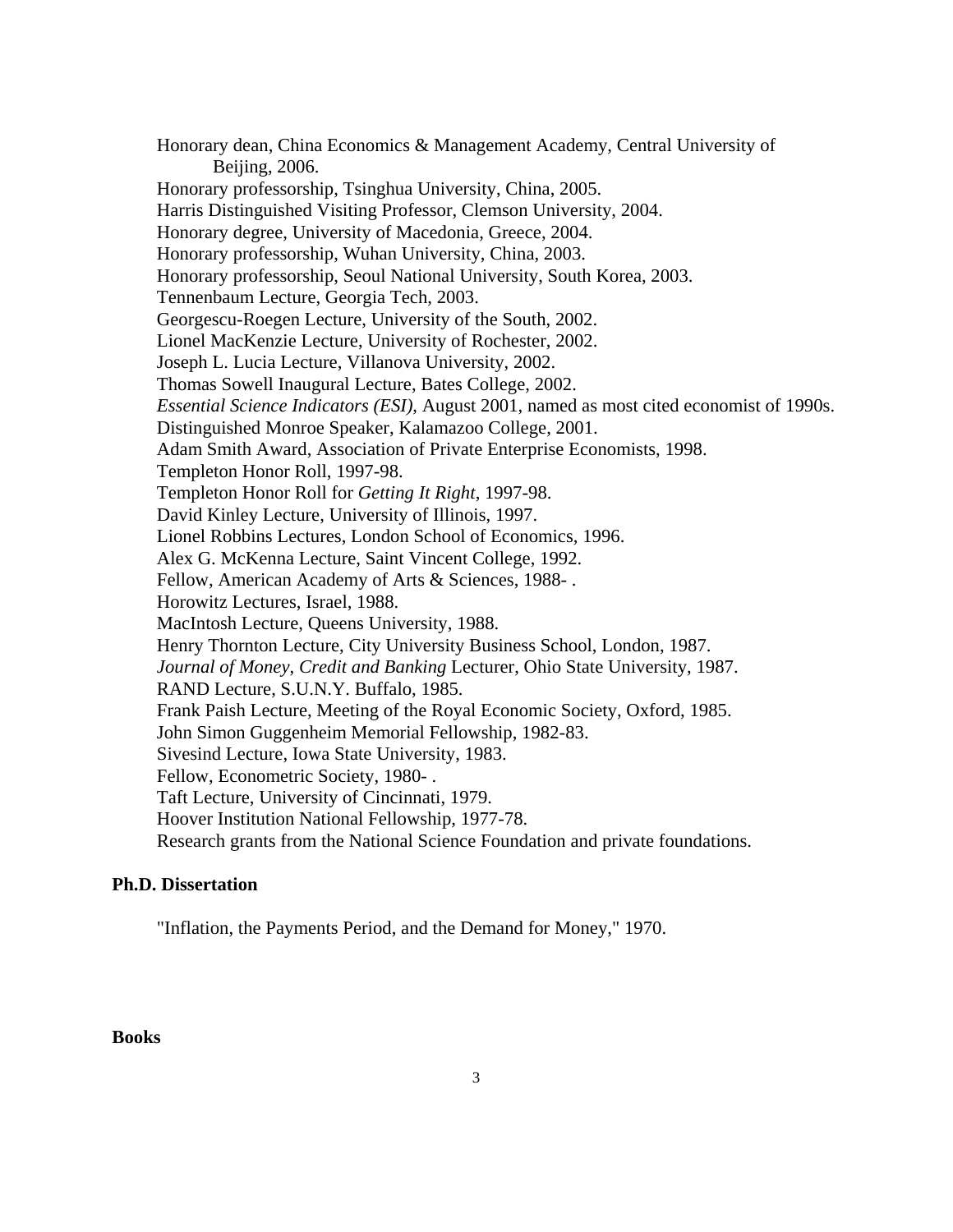- *The Costs and Benefits of Economic Integration in Asia* (edited with J.W. Lee), Oxford University Press, 2011.
- *Macroeconomics: A Modern Approach*, Thomson/Southwestern, 2008.
- *Economic Growth*,  $1^{st}$  ed., McGraw-Hill, 1995;  $2^{nd}$  ed., MIT Press, 2004 (with X. Sala-i-Martin). Translations in Chinese, French, German, Italian, Japanese, Russian, and Spanish.
- *Nothing Is Sacred: Economic Ideas for the New Millennium*, MIT Press, 2002. Translations in Chinese, French, Japanese, Korean, and Polish.
- *Currency Unions*, Hoover Institution Press, 2001 (edited with A. Alesina).
- *Determinants of Economic Growth*: *A Cross*-*Country Empirical Study*, MIT Press, 1997. Translations in Arabic, Chinese, French, Hungarian, and Japanese.
- *Getting It Right: Markets and Choices in a Free Society,* MIT Press, 1996. Translations in Arabic, Chinese, French, Italian, Japanese, Korean, Polish, and Spanish.
- *Macroeconomic Policy*, Harvard University Press, 1990.
- *Modern Business Cycle Theory* (editor), Harvard University Press and Basil Blackwell, 1989. Translation in Chinese.
- *Macroeconomics*, Wiley, 1984; 2nd edition, 1987; 3rd edition, 1990; 4th edition, 1993; 5th edition, MIT Press, 1998. Translations in Chinese, French, German, Japanese, Italian, Polish, and Spanish.
- *European Macroeconomics*, Macmillan (with V. Grilli), 1994. Translations in German and Spanish.
- *Canadian Macroeconomics*, Richard D. Irwin (with R.F. Lucas), 1994.
- *Money*, *Expectations*, *and Business Cycles*, Academic Press, New York, 1981.
- *The Impact of Social Security on Private Savings*---*Evidence from the U*.*S*. *Time Series*, American Enterprise Institute, Washington, D.C., 1978.
- *Money*, *Employment and Inflation*, Cambridge University Press, Cambridge, 1976 (with H. Grossman). Translations in Chinese, Italian, and Japanese.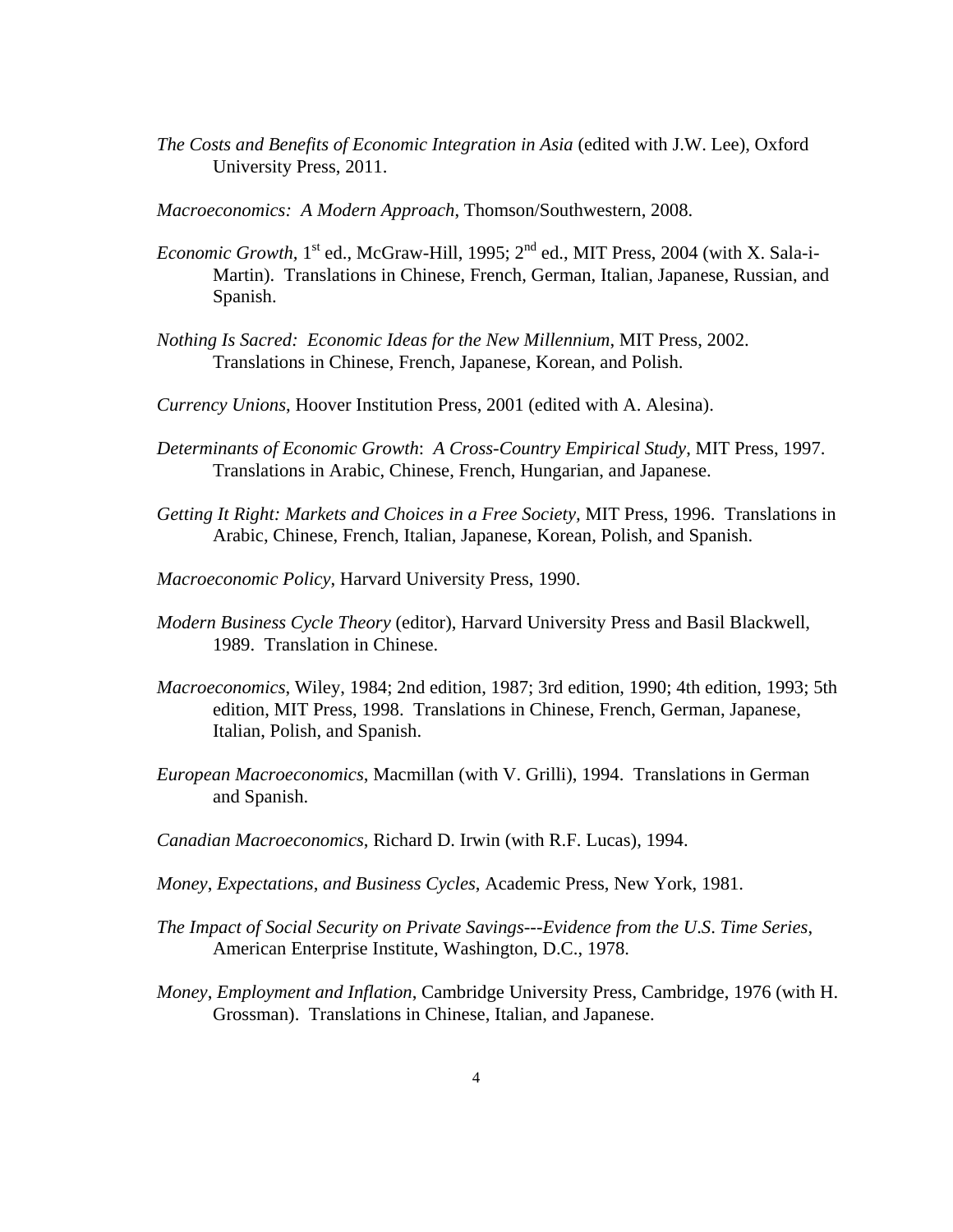#### **Journal Articles**

- "Crises and Recoveries in an Empirical Model of Consumption Disasters" (with E. Nakamura, J. Steinsson, and J.F. Ursua), *American Economic Journal: Macroeconomics*, forthcoming.
- "A New Data Set of Educational Attainment in the World, 1950-2010" (with J.W. Lee), *Journal of Development Economics*, forthcoming.
- "Rare Macroeconomic Disasters" (with J.F. Ursua), *Annual Review of Economics*, September 2012.
- "On the Size Distribution of Macroeconomic Disasters" (with T. Jin), *Econometrica*, September 2011.
- "Macroeconomic Effects of Government Purchases and Taxes" (with C.J. Redlick), *Quarterly Journal of Economics*, February 2011.
- "Religious Conversion in 40 Countries" (with J.J. Hwang and R.M. McCleary), *Journal for the Scientific Study of Religion*, March 2010.
- "Rare Disasters, Asset Prices, and Welfare Costs," *American Economic Review*, March 2009.
- **"**Private Voluntary Organizations Engaged in International Assistance, 1939-2004," *Nonprofit and Voluntary Sector Quarterly*, September 2008 (with R.M. McCleary).
- "Macroeconomic Crises since 1870," *Brookings Papers on Economic Activity*, Spring 2008 (with J.F. Ursua).
- "Consumption Disasters in the  $20<sup>th</sup>$  Century," *American Economic Review, Papers & Proceedings*, May 2008 (with J.F. Ursua).
- "Milton Friedman: Perspectives, Particularly on Monetary Policy," *CATO Journal*, 2007.
- "Economic Effects of Currency Unions," *Economic Inquiry*, January 2007 (with S. Tenreyro).
- "Rare Disasters and Asset Markets in the Twentieth Century," *Quarterly Journal of Economics*, August 2006.
- "Religion and Political Economy in an International Panel," *Journal for the Scientific Study of Religion*, June 2006 (with R.M. McCleary).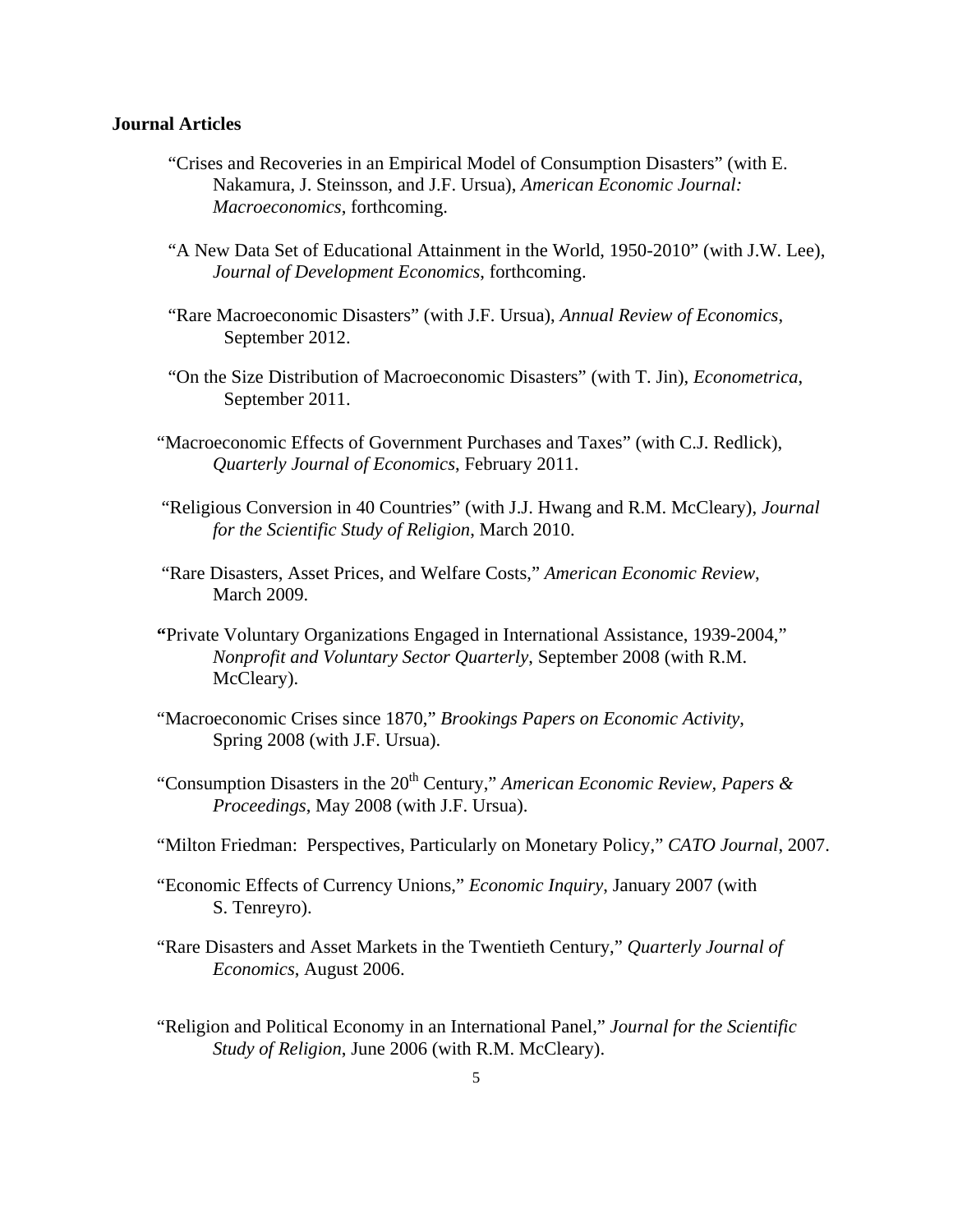- "Religion and Economy," *Journal of Economic Perspectives*, Spring 2006 (with R.M. McCleary).
- "Closed and Open Economy Models of Business Cycles with Marked Up and Sticky Prices," *Economic Journal*, April 2006 (with S. Tenreyro).
- "Which Countries Have State Religions?" *Quarterly Journal of Economics*, November 2005 (with R.M. McCleary).
- "IMF Programs: Who Is Chosen and What Are the Effects?" *Journal of Monetary Economics*, October 2005 (with J.W. Lee).
- "Spirit of Capitalism—Religion and Economic Development," *Harvard International Review*, Winter 2004.
- "Determinants of Economic Growth in a Panel of Countries," *Annals of Economics and Finance*, November 2003.
- "Religion and Economic Growth," *American Sociological Review*, October 2003 (with R.M. McCleary).
- "Growth and Investment in East Asia," *Seoul Journal of Economics*, Summer 2003 (with J.W. Lee).
- "Optimal Management of Indexed and Nominal Debt," *Annals of Economics and Finance*, May 2003.
- "Optimal Currency Areas," *NBER Macroeconomics Annual*, 2002 (with A. Alesina and S. Tenreyro).
- "Currency Unions," *Quarterly Journal of Economics*, May 2002 (with A. Alesina).
- "Schooling Quality in a Cross-Section of Countries," *Economica*, November 2001 (with J.W. Lee).
- "International Data on Educational Attainment: Updates and Implications," *Oxford Economic Papers*, July 2001 (with J.W. Lee).

"Dollarization," *American Economic Review*, May 2001 (with A. Alesina).

 "Human Capital and Growth," *American Economic Review*, May 2001. "Economics of Golf Balls," *Journal of Sports Economics*, February 2000 (and "Reply," August 2000).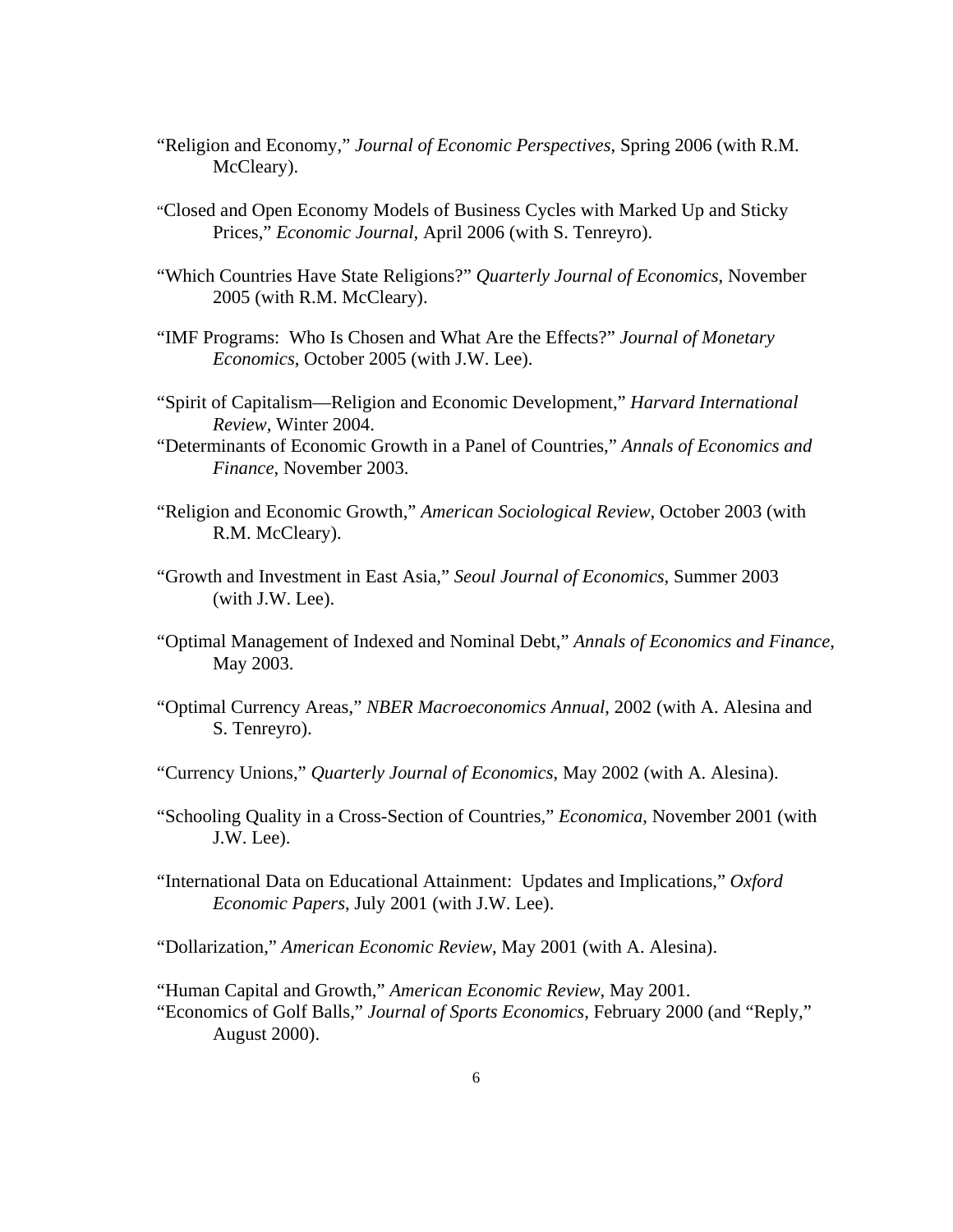- "Inequality and Growth in a Panel of Countries," *Journal of Economic Growth*, March 2000.
- "Determinants of Democracy," *Journal of Political Economy*, December 1999.
- "Ramsey Meets Laibson in the Neoclassical Growth Model," *Quarterly Journal of Economics*, November 1999*.*
- "Notes on Optimal Debt Management," *Journal of Applied Economics*, November 1999.
- "Human Capital and Growth in Cross-Country Regressions," *Swedish Economic Policy Review*, Autumn 1999.
- "Notes on Growth Accounting," *Journal of Economic Growth*, June 1999.
- "Determinants of Economic Growth: Implications of the Global Evidence for Chile," *Cuadernos de Economia*, *Latin American Journal of Economics*, April 1999.
- "Economic Growth and the Asian Financial Crisis," *Malaysian Journal of Economics*, June/December 1998.
- "Central Bank Preferences and Macroeconomic Equilibrium," *Journal of Monetary Economics,* June 1997 (with B. Broadbent).
- "Technological Diffusion, Convergence, and Growth," *Journal of Economic Growth*, March 1997 (with X. Sala-i-Martin).
- "Institutions and Growth, an Introductory Essay," *Journal of Economic Growth*, June 1996.
- "Inflation and Growth," *Review*, Federal Reserve Bank of St. Louis, May/June 1996.
- "International Measures of Schooling Years and Schooling Quality," *American Economic Review*, May 1996 (with J.W. Lee).

"Democracy and Growth," *Journal of Economic Growth*, March 1996.

"Inflation and Economic Growth," *Bank of England Quarterly Bulletin*, May 1995.

"Capital Mobility in Neoclassical Models of Growth," *American Economic Review*, March 1995 (with N.G. Mankiw and X. Sala-i-Martin).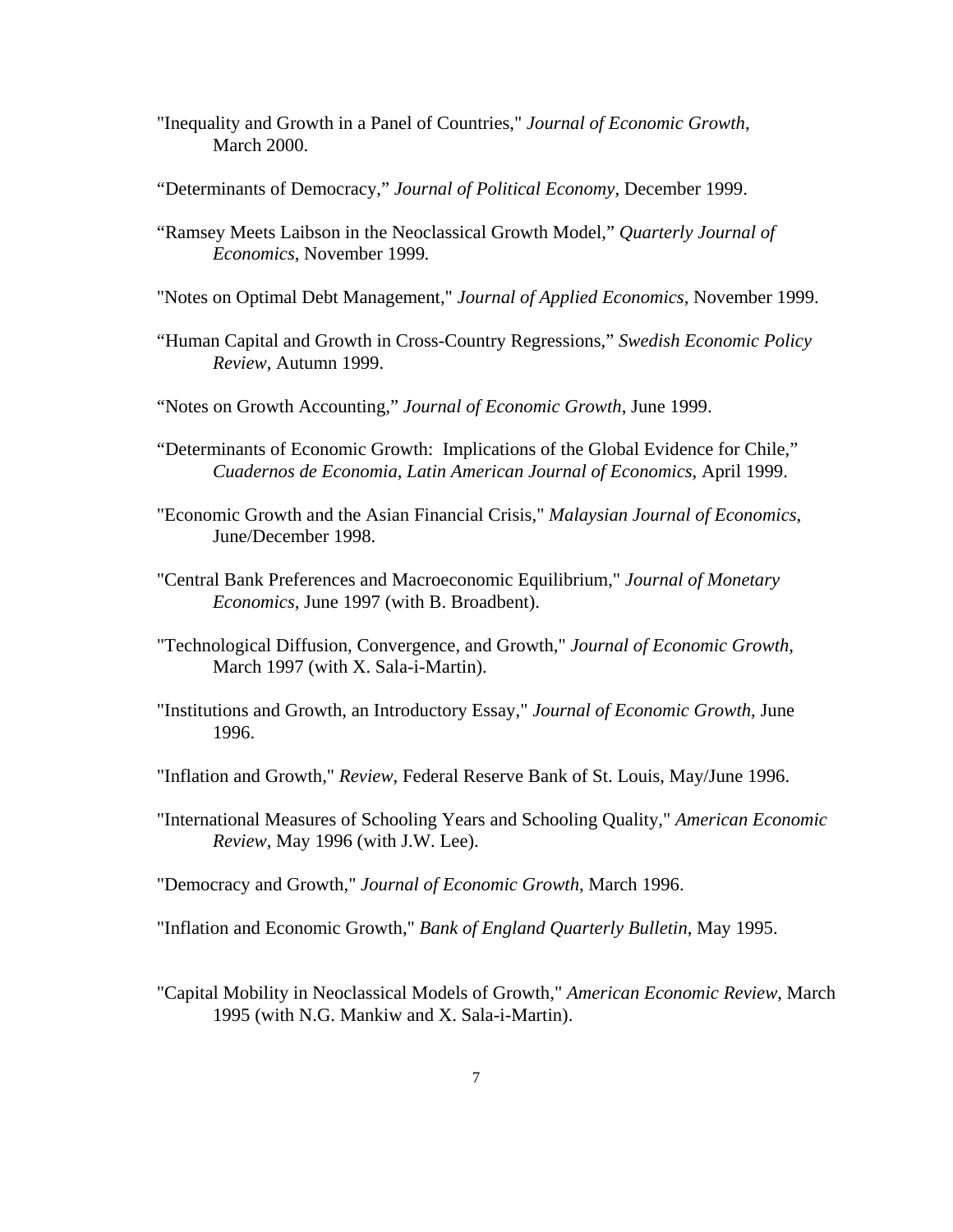- "Sources of Economic Growth," *Carnegie*-*Rochester Conference Series on Public Policy*, 1994 (with J.W. Lee).
- "The Aggregate-Supply/Aggregate-Demand Model," *Eastern Economic Journal*, 1994.
- "International Comparisons of Educational Attainment," *Journal of Monetary Economics*, December 1993 (with J.W. Lee).
- "Regional Growth and Migration: a Japan-U.S. Comparison," *Japan and the World Economy*, 1992 (with X. Sala-i-Martin).
- "Public Finance in Models of Economic Growth," *Review of Economic Studies*, 1992 (with X. Sala-i-Martin).
- "World Interest Rates and Investment," *Scandinavian Journal of Economics*, 1992.
- "Convergence," *Journal of Political Economy*, April 1992 (with X. Sala-i-Martin).
- "Convergence across States and Regions," *Brookings Papers on Economic Activity*, no. 1, 1991 (with X. Sala-i-Martin).
- "Economic Growth in a Cross Section of Countries," *Quarterly Journal of Economics*, May 1991.
- "World Real Interest Rates," NBER *Macroeconomics Annual*, 1990 (with X. Sala-i-Martin).
- "Pay, Performance, and Turnover of Bank CEOs," *Journal of Labor Economics*, October 1990 (with J.R. Barro).
- "Government Spending in a Simple Model of Endogenous Growth," *Journal of Political Economy*, October 1990.
- "The Stock Market and Investment," *The Review of Financial Studies*, 1990.
- "New Classicals and Keynesians, or the Good Guys and the Bad Guys," *Schweizerische Zeitschrift fur Volkswirtschaft und Statistik*, 1990.

"An Efficiency-Wage Theory of the Weather," *Journal of Political Economy*, August 1989.

"The Ricardian Approach to Budget Deficits," *Journal of Economic Perspectives*, Spring 1989.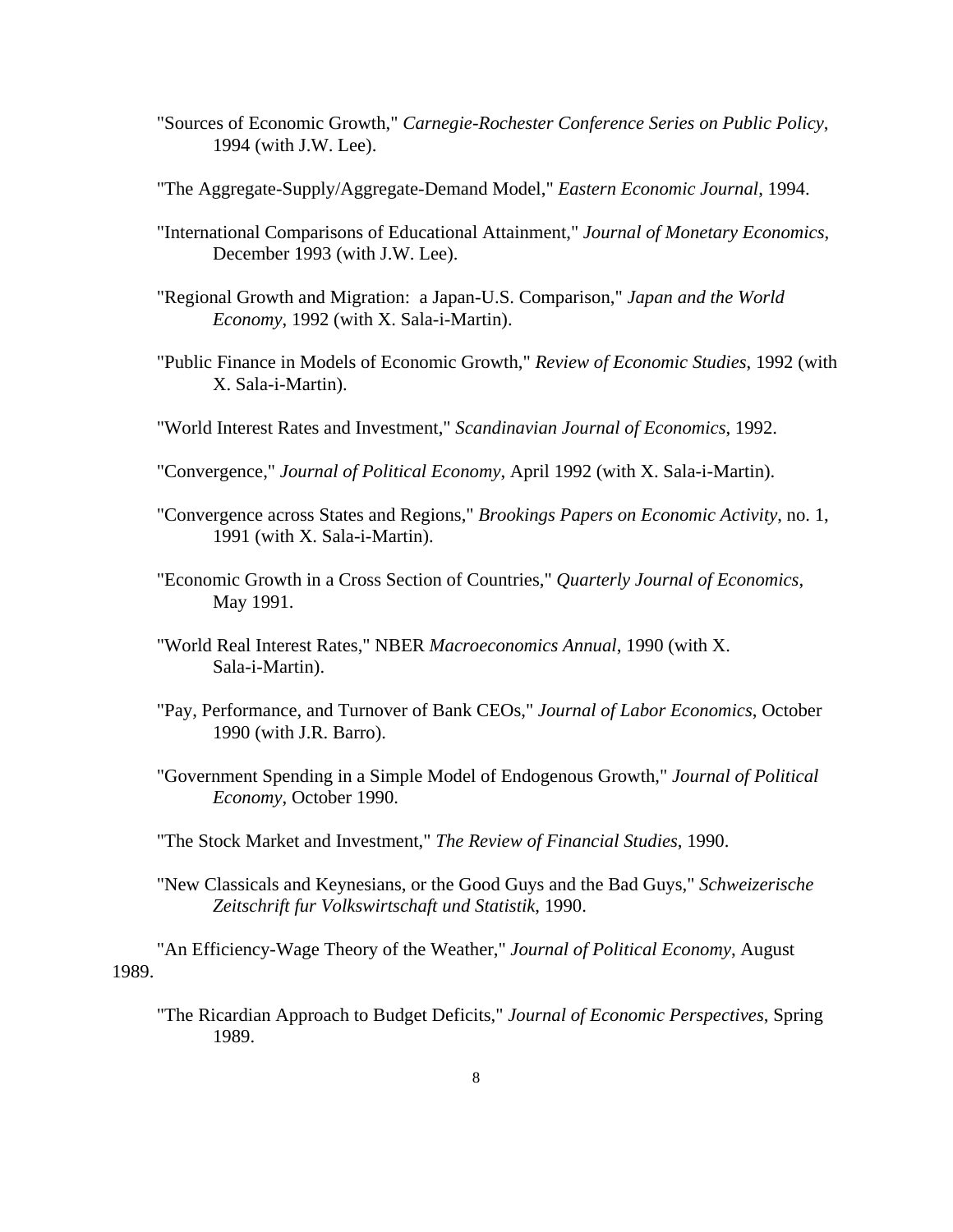- "Fertility Choice in a Model of Economic Growth," *Econometrica*, March 1989 (with G.S. Becker).
- "Interest-Rate Targeting," *Journal of Monetary Economics*, January 1989.
- "The Persistence of Unemployment," *American Economic Review*, *Proceedings*, May 1988.
- "A Reformulation of the Economic Theory of Fertility," *Quarterly Journal of Economics*, February 1988 (with G.S. Becker).
- "Ski-Lift Pricing, with Applications to Labor and Other Markets," *American Economic Review*, December 1987 (with P.M. Romer).
- "Government Spending, Interest Rates, Prices, and Budget Deficits in the United Kingdom, 1701-1918," *Journal of Monetary Economics*, September 1987.
- "The Economic Effects of Budget Deficits and Government Spending, Introduction," *Journal of Monetary Economics*, September 1987.
- "Average Marginal Tax Rates from Social Security and the Individual Income Tax," *Journal of Business*, October 1986 (with C. Sahasakul).
- "U.S. Deficits since World War I," *Scandinavian Journal of Economics*, 1986 (also published in *Growth and Distribution*, Basil-Blackwell Publishers, 1986).
- "Futures Markets and the Fluctuations in Inflation, Monetary Growth and Asset Returns," *Journal of Business*, April 1986.
- "Reputation in a Model of Monetary Policy with Incomplete Information," *Journal of Monetary Economics*, January 1986.
- "Recent Developments in the Theory of Rules versus Discretion," *Economic Journal*, Supplement, 1986.
- "Time-Separable Preferences and Intertemporal-Substitution Models of Business Cycles," *Quarterly Journal of Economics*, November 1984 (with R. King).
- "Rational Expectations and Macroeconomics in 1984," *American Economic Review*, Proceedings, May 1984.
- "Measuring the Average Marginal Tax Rate from the Individual Income Tax," *Journal of Business*, October 1983 (with C. Sahasakul).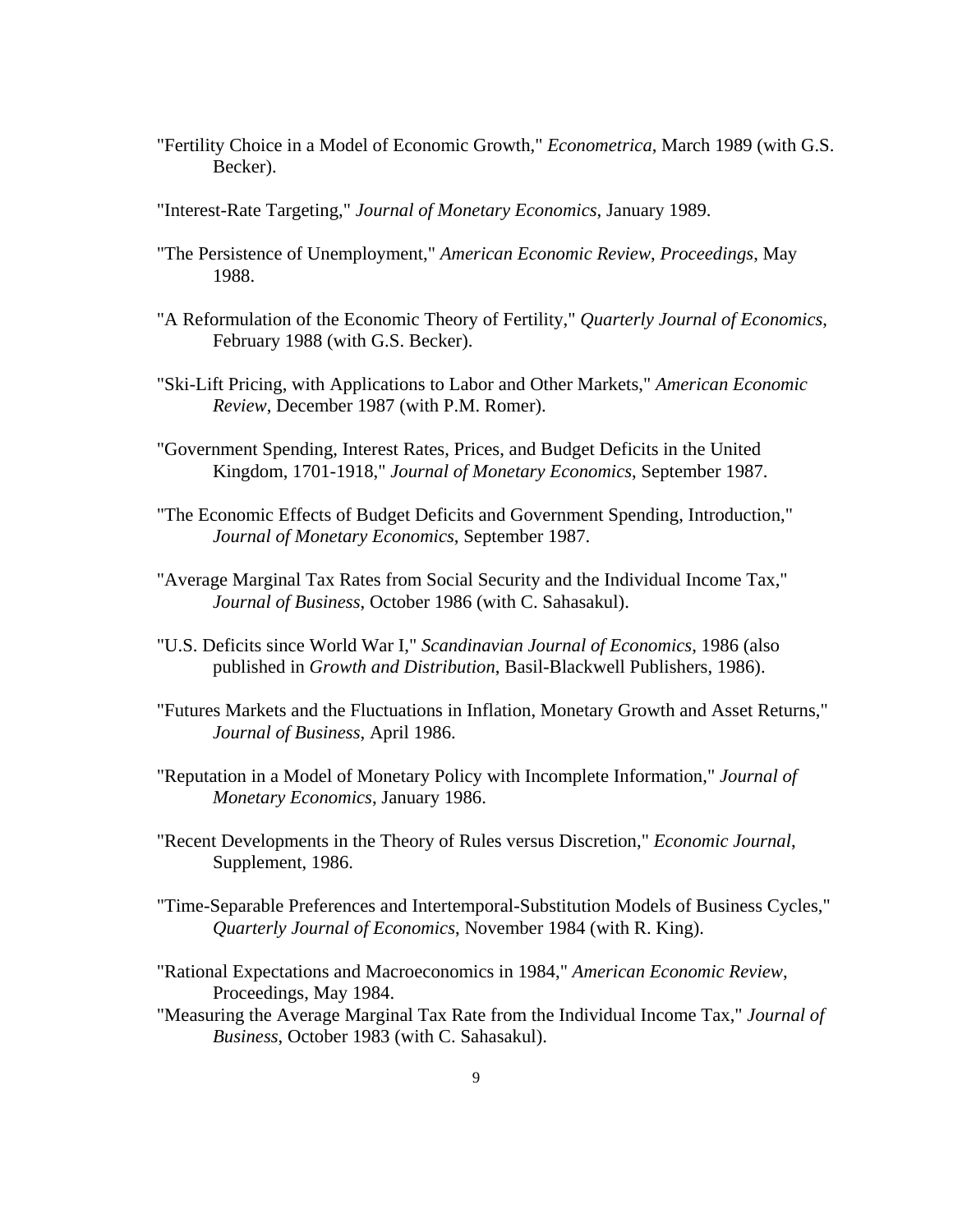- "Alternative Monetary Standards," *Journal of Monetary Economics*, July 1983 (with C. Plosser).
- "A Positive Theory of Monetary Policy in a Natural-Rate Model," *Journal of Political Economy*, August 1983 (with D. B. Gordon) (also published in *Cuadernos de Econ*ó*mia*, Chile).
- "Rules, Discretion and Reputation in a Model of Monetary Policy," *Journal of Monetary Economics*, July 1983 (with D. B. Gordon).
- "Inflationary Finance under Discretion and Rules," *Canadian Journal of Economics*, February 1983.
- "Measuring the Fed's Revenue from Money Creation," *Economics Letters*, 1982.
- "Output Effects of Government Purchases," *Journal of Political Economy*, December 1981.
- "Intertemporal Substitution and the Business Cycle," *Carnegie*-*Rochester* C*onference Series on Public Policy*, 1981.
- "Federal Deficit Policy and the Effects of Public Debt Shocks," *Journal of Money*, *Credit and Banking*, November 1980.
- "A Capital Market in an Equilibrium Business Cycle Model," *Econometrica*, September 1980.
- "Money Stock Revisions and Unanticipated Money Growth," *Journal of Monetary Economics*, April 1980 (with Z. Hercowitz).
- "Unanticipated Money Growth and Unemployment in the United States: Reply," *American Economic Review*, December 1979.
- "On the Determination of the Public Debt," *Journal of Political Economy*, October 1979.
- "Social Security and Consumer Spending in an International Cross Section," *Journal of Public Economics*, 1979 (with G. MacDonald).
- "Second Thoughts on Keynesian Economics," *American Economic Review*, *Proceedings,* May 1979.

"Comments on Social Security and Saving," *Social Security Bulletin*, May 1979.

"Money and the Price Level under the Gold Standard," *Economic Journal*, March 1979.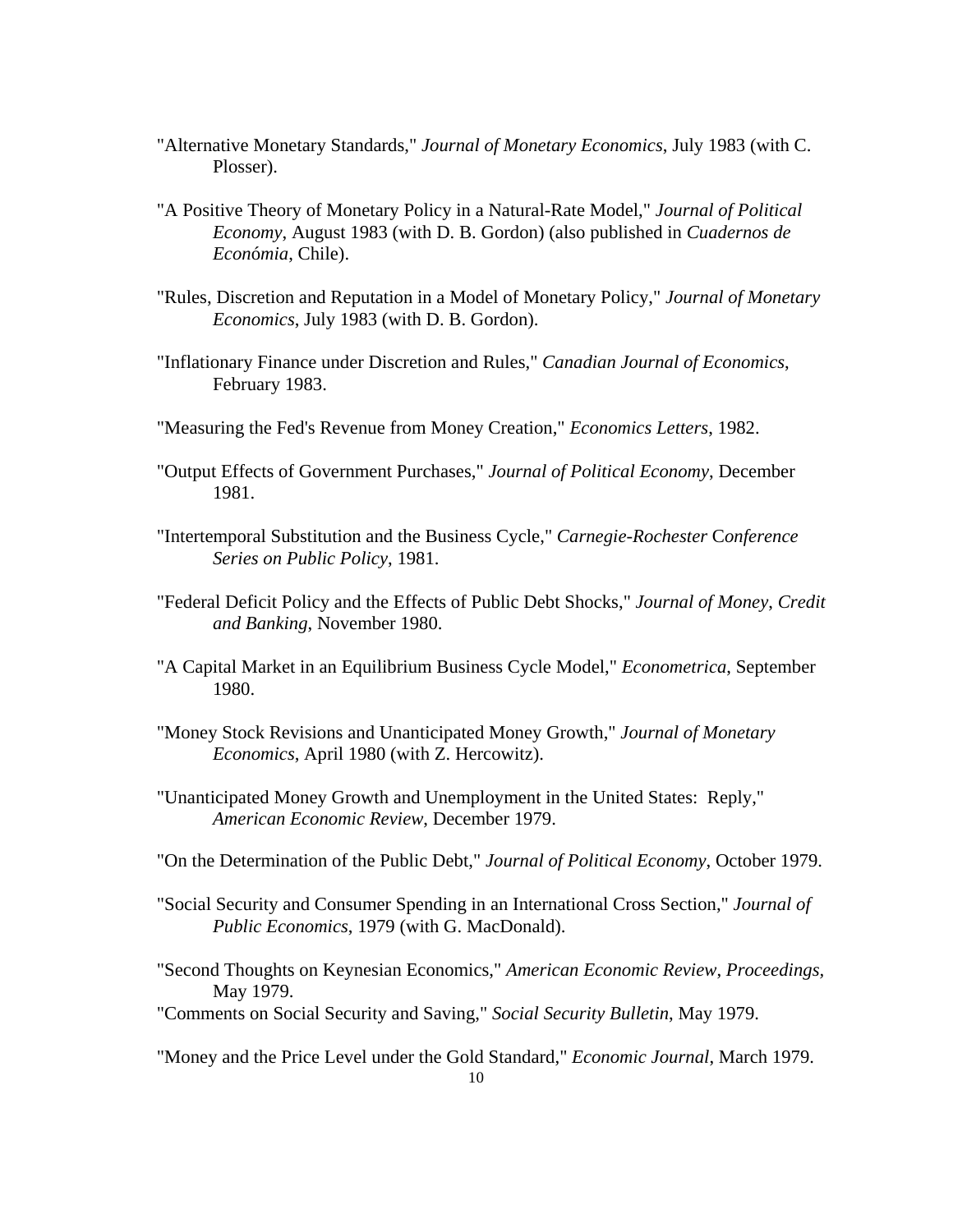- "Unanticipated Money, Output, and the Price Level in the United States," *Journal of Political Economy*, August 1978 (reprinted in R. Lucas and T. Sargent, *Rational Expectations and Econometric Practice*, University of Minnesota Press, 1981).
- "Comment from an Unreconstructed Ricardian," *Journal of Monetary Economics*, August 1978.
- "A Stochastic Equilibrium Model of an Open Economy under Flexible Exchange Rates," *Quarterly Journal of Economics*, February 1978.
- "On Uncertain Lifetimes," *Journal of Political Economy*, August 1977 (with J. Friedman).
- "Long-Term Contracting, Sticky Prices, and Monetary Policy," *Journal of Monetary Economics*, July 1977.
- "Unanticipated Money Growth and Unemployment in the United States," *American Economic Review*, March 1977 (reprinted in K. Brunner and M. Neumann, eds., *Inflation*, *Unemployment and Monetary Control*, a supplement to *Kredit and Kapital*, 1979; and in R. Lucas and T. Sargent, *Rational Expectations and Econometric Practice*).
- "The Loan Market, Collateral, and Rates of Interest," *Journal of Money*, *Credit and Banking*, November, 1976.
- "Indexation in a Rational Expectations Model," *Journal of Economic Theory*, October 1976.
- "Output and Employment in a Macro Model with Discrete Transaction Costs," *Journal of Monetary Economics*, July 1976 (with A. Santomero).
- "Recent Developments in Monetary Theory," *Journal of Monetary Economics*, April 1976 (with S. Fischer) (also published in Banco de Mexico, *Cincuenta Años de Banca Central*, 1976).
- "Reply to Feldstein and Buchanan," *Journal of Political Economy*, April 1976 (reprinted in *La Deuda Pública*, Madrid, 1982).
- "Integral Constraints and Aggregation in an Inventory Model of Money Demand," *Journal of Finance*, March 1976.
- "Rational Expectations and the Role of Monetary Policy," *Journal of Monetary Economics*, January 1976 (reprinted in R. Lucas and T. Sargent, *Rational Expectations and Econometric Practice*).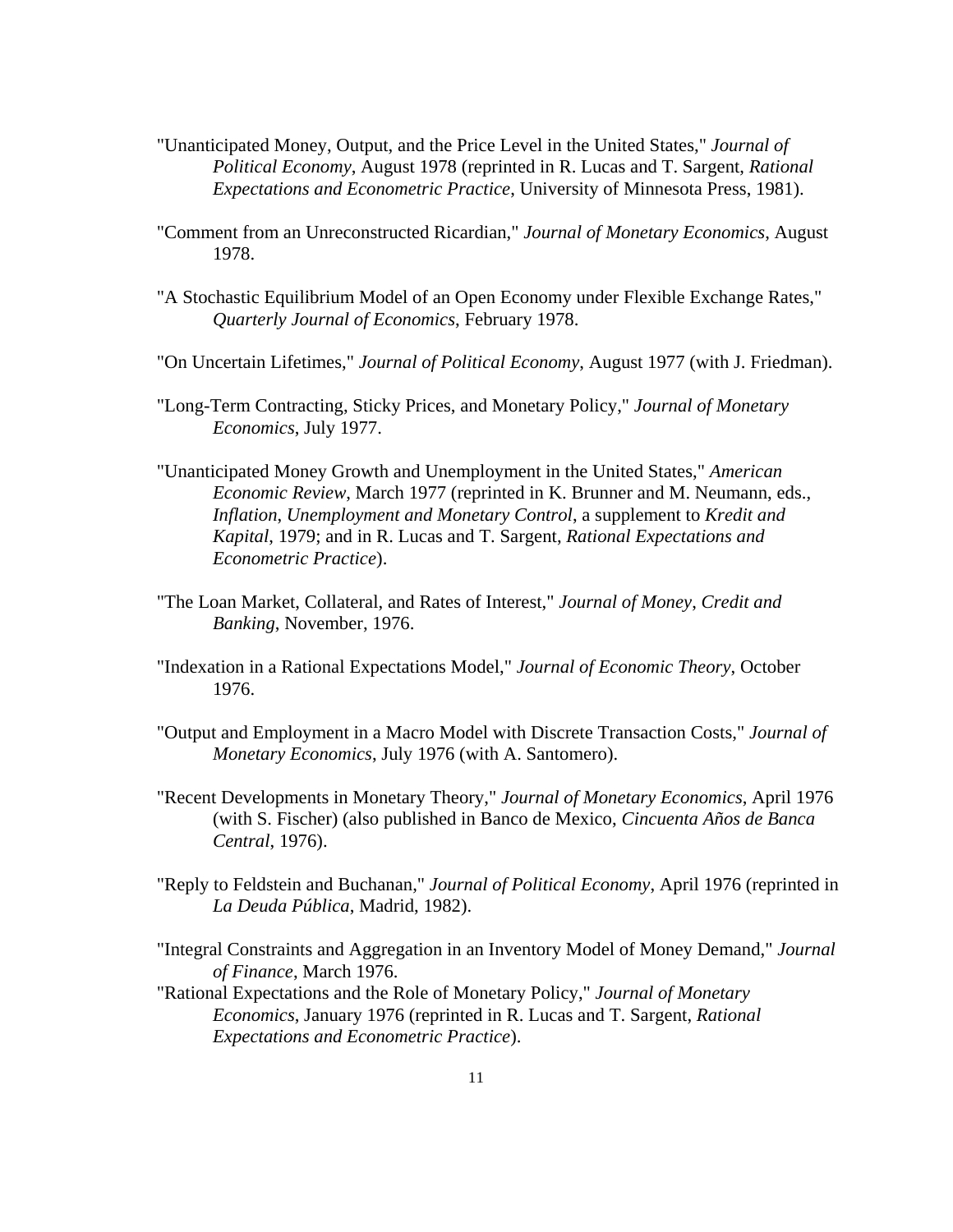- "Monetary Correction, Capital Markets and Open-Market Operations in Colombia," *Journal of Economic Studies*, May 1975.
- "Are Government Bonds Net Wealth?," *Journal of Political Economy*, November/December 1974 (reprinted in *La Deuda Pública*).
- "A General Equilibrium Approach to Money Supply and Monetary Policy," *Economic Inquiry*, September 1974.
- "Suppressed Inflation and the Supply Multiplier," *Review of Economic Studies*, January 1974 (with H. Grossman).
- "The Control of Politicians: An Economic Model," *Public Choice*, Spring 1973.
- "Money and the Monetary Base in Colombia, 1967-72," *Revista de Planeación*, Colombia, April-June 1973.
- "Inflationary Finance and the Welfare Cost of Inflation," *Journal of Political Economy*, September/October 1972.
- "Monopoly and Contrived Depreciation," *Journal of Political Economy*, May-June 1972.
- "Household Money Holdings and the Demand Deposit Rate," *Journal of Money*, *Credit and Banking*, May 1972 (with A. Santomero).
- "A Theory of Monopolistic Price Adjustment," *Review of Economic Studies*, January 1972.
- "Officer Supply, the Impact of Pay, the Draft, and the Vietnam War," *American Economic Review*, September 1971 (with S. Altman).
- "Open-Market Operations and the Medium of Exchange," *Journal of Money*, *Credit and Banking*, May 1971 (with H. Grossman).
- "A General Disequilibrium Model of Income and Employment," *American Economic Review*, March 1971 (with H. Grossman). (Reprinted in P. Korliras and R. Thorn, eds., *Modern Macroeconomics*, Harper and Row. Also reprinted in volumes in Brazil, Japan and Spain.)
- "Inflation, the Payments Period, and the Demand for Money," *Journal of Political Economy*, November/December 1970.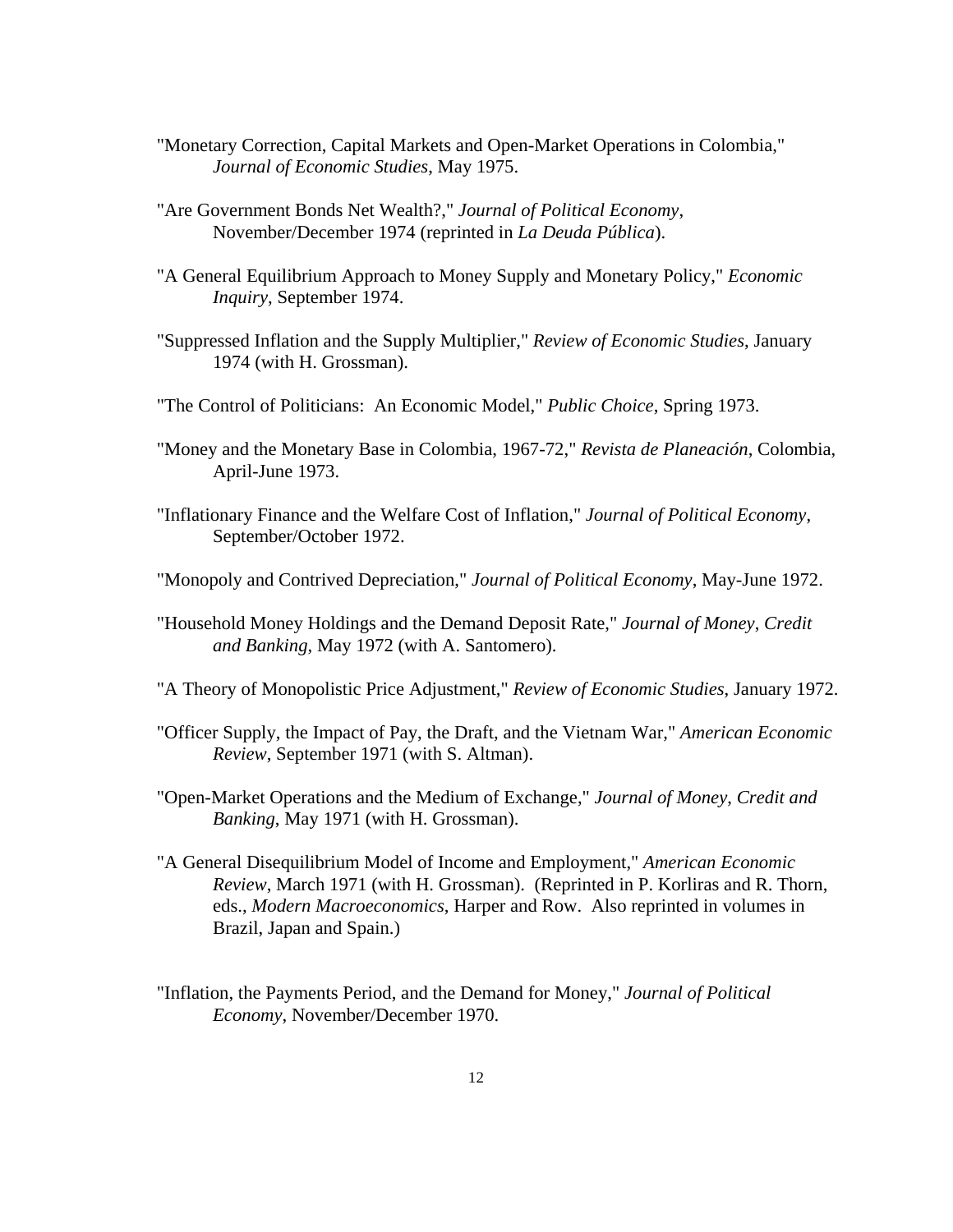"The Crystal Structure of a Dimeric Cobalt Compound Containing a Chloro Bridge," *Inorganic Chemistry*, September 1970 (with R. Marsh and W. Schaefer).

#### **Comments, Articles in Volumes, Other Publications**

- "Democracy, Law and Order, and Economic Growth," forthcoming in Miller, Terry, Kim R. Holmes, and Edwin J. Feulner, eds., *2013 Index of Economic Freedom*, Heritage Foundation, 2013.
- "Economics of Sainthood, a Preliminary Investigation," (with R.M. McCleary and A. McQuoid), in R.M. McCleary, ed., *Handbook of Religion and Political Economy*, Oxford University Press, 2011.
- "The Costs and Benefits of Economic Integration in Asia, Introductory Essay" (with J.W. Lee), in R.J. Barro and J.W. Lee, eds., *The Costs and Benefits of Economic Integration in Asia*, Oxford University Press, forthcoming.
- "East Asian Currency Union" (with J.W. Lee), in R.J. Barro and J.W. Lee, eds., *The Costs and Benefits of Economic Integration in Asia*, Oxford University Press, forthcoming.
- "How the Fed Works Today," in *The Role of Markets and Governments in Pursuing the Common Good*, Hillsdale College, forthcoming 2007.
- "Milton Friedman: General Perspectives and Personal Reminiscences," in *Champions of Freedom Series*, Hillsdale College, forthcoming 2007.
- "Political Economy and Religion in the Spirit of Max Weber," in V. Nee and R. Swedberg, eds., *On Capitalism*, Stanford University Press, 2007 (with R.M. McCleary).
- "Economic Growth across Countries," in M. Miles, ed., *The Road to Prosperity*, Heritage Books, 2005.
- "Religion and Economic Growth," *Milken Institute Review*, April 2004 (with R.M. McCleary).

"Economic Growth across Countries," *Crecimiento y Convergencia*, no. 2, 2003.

 "Currency Unions for the World," in Asian Development Bank, *Monetary and Financial Integration in East Asia*, v. 2, 2003.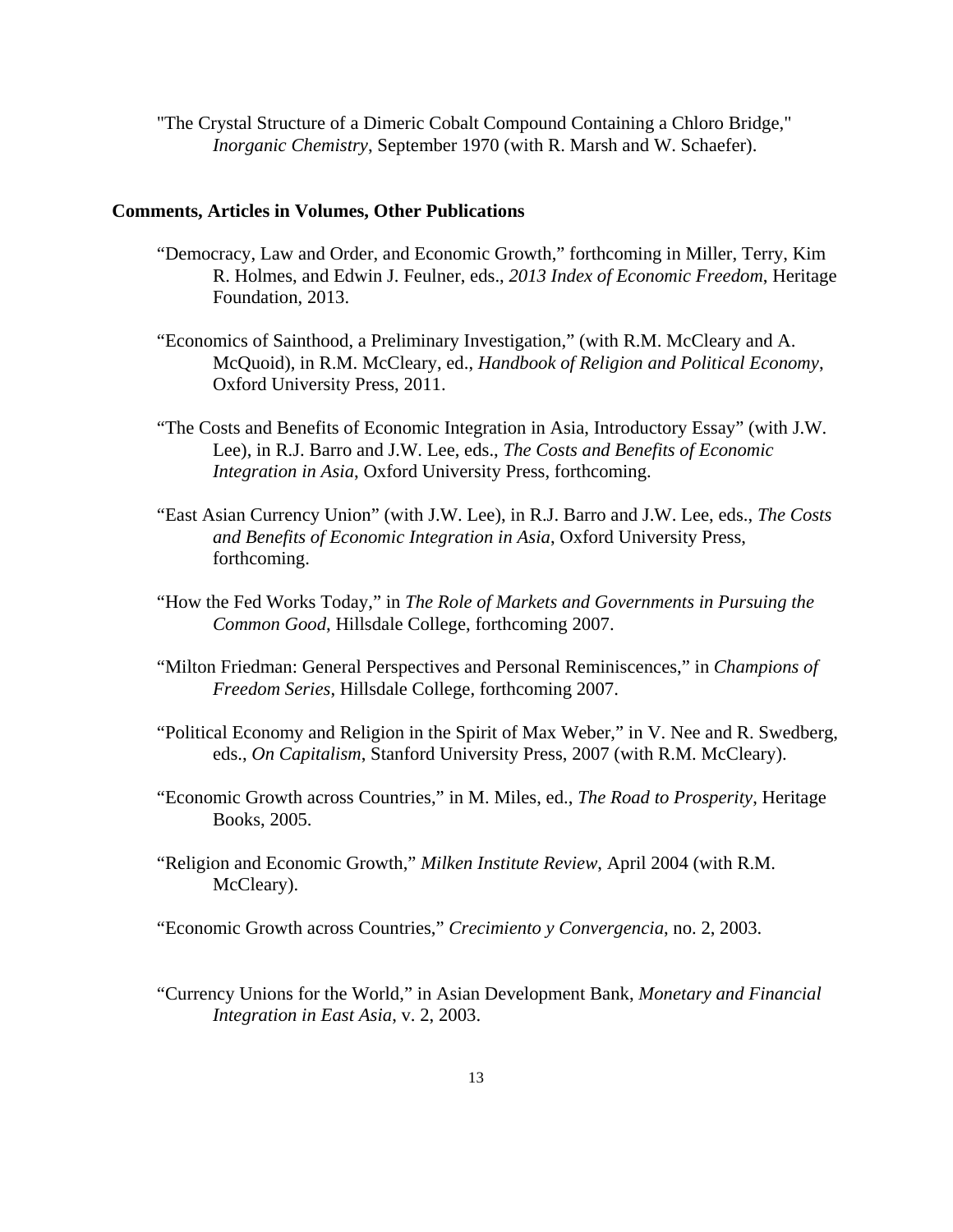- "Quantity and Quality of Economic Growth," in N. Loayza and R. Soto, eds., *The Challenges of Economic Growth*, Central Bank of Chile, 2003.
- "Economic Growth in East Asia Before and After the Financial Crisis," in D.T. Coe and S.J. Kim, eds., *Korean Crisis and Recovery*, International Monetary Fund, 2002.
- "Education as a Determinant of Economic Growth," in E.P. Lazear, ed., *Education in the Twenty-First Century*, Hoover Institution Press, 2002.

"Optimal Management of Indexed and Nominal Debt," in F. Lefort and K Schmidt-Hebbel,

eds., *Indexation, Inflation, and Monetary Policy*, Central Bank of Chile, 2002.

- "Research on Economic Growth," *Essential Science Indicators (ESI)*, www.in-cites.com, August 2001.
- "One Country, One Currency?," in A. Alesina and R. Barro, eds., *Currency Unions,*  Hoover Institution Press, 2001.
- "Inequality, Growth, and Investment," in K.A. Hassett and R.G. Hubbard, eds., *Inequality and Tax Policy*, AEI Press, 2001.
- "Education and Economic Growth," in J.F. Helliwell, ed., *The Contribution of Human and Social Capital to Sustained Economic Growth and Well-Being*, OECD, 2001.
- "Recent Developments in Endogenous Growth Theory," in M. Oosterbahn and T. van Steveninck, eds., *The Determinants of Economic Growth*, Kluwer, 2000.
- "Democracy and the Rule of Law," in B. Bueno de Mesquita and H. Root, eds., *Governing for Prosperity*, Yale University Press, 2000.
- "Ideas and Intellectual Property Rights in the Determination of Economic Growth," in N. Imparato, ed., *Capital for Our Time*, Hoover Press, 1999.
- "Supply-Side Policies for Boosting Growth," in J. Jasinowski, ed., *The Rising Tide*, Wiley, 1998.
- "Reflections on Ricardian Equivalence," in J. Maloney, ed., *Debt and Deficits: An Historical Perspective*, Edward Elgar, 1998.
- "Optimal Funding Policy," in M. King and G. Calvo, eds., *The Debt Burden and its Consequences for Monetary Policy*, London, Macmillan, 1997.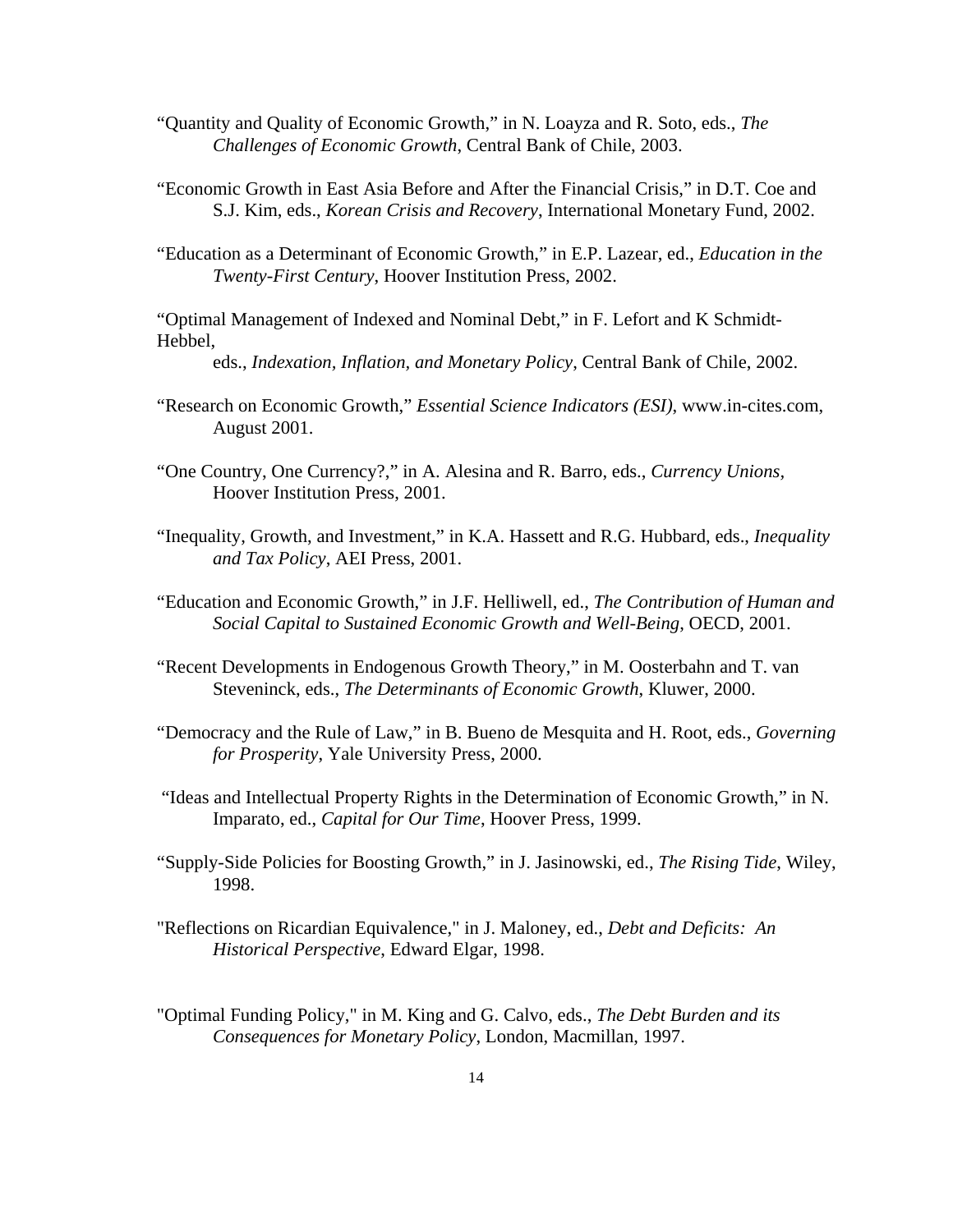"The Race the Tigers Will Win," *Parliamentary Briefs*, July 1996.

- "Optimal Funding and Indexed Bonds," in P. Chilcott, ed., *Index*-*Linked Debt*, London, Bank of England, 1996.
- "Democracy: a Recipe for Growth?," in M.G. Quibria and J.M. Dowling, eds., *Current Issues in Economic Development*: *An Asian Perspective*, Oxford, Oxford University Press, 1996.
- "Mr. Clinton's First-Year Economic Report Card," *The Senior Economist*, 1994.
- *Economic Growth and Convergence*, Institute for Contemporary Studies, San Francisco, 1994.
- "Losers and Winners in Economic Growth," in *Proceedings of the World Bank Annual Conference on Development Economics*, 1993 (with J.W. Lee).
- "Human Capital and Economic Growth," in Federal Reserve Bank of Kansas City, *Policies for Long*-*Run Economic Growth*, 1992.
- "How Important are Budget Deficits?" in Credit Suisse, *The Global Asset Manager*, Autumn 1992.
- "This Week's Citation Classic: 'Are Government Bonds Net Wealth?'," *Current Contents*, *Arts* & *Humanities*, January 20, 1992, and *Current Contents*, *Social and Behavioral Sciences*, January 13, 1992.
- "This Week's Citation Classic: 'Rational Expectations and the Role of Monetary Policy,'," *Current Contents*, *Arts* & *Humanities* and *Social Sciences*, July 1, 1991.
- Discussion of W. Easterly, "Endogenous Growth in Developing Countries with Government-Induced Distortions," the World Bank, 1991.
- "A Cross-Country Study of Growth, Saving, and Government," in J.D. Bernheim and J. Shoven, eds., *National Saving and Economic Performance*, University of Chicago Press, 1991.
- "Politics and Budget Deficits," in A. Alesina and G. Carliner, eds., *Politics and Economics in the 1980s*, University of Chicago Press, 1991.
- Discussion of R. Dornbusch, F. Sturzenegger, and H. Wolf, "Extreme Inflation: Dynamics and Stabilization," *Brookings Papers on Economic Activity*, no. 2, 1990.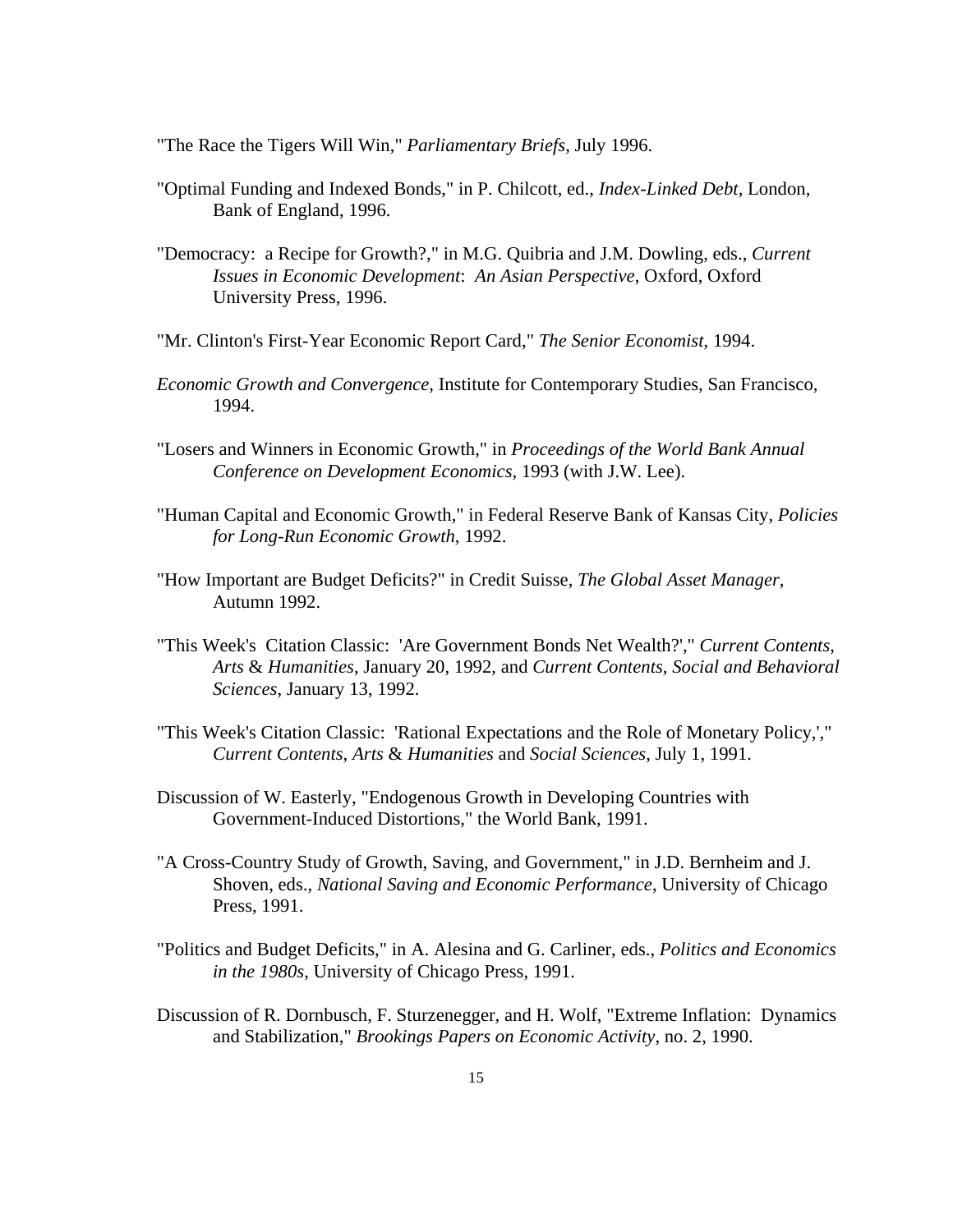- "The Ricardian Model of Budget Deficits," in J. Rock, ed., *The Debt and the Twin Deficits Debate*, Bristlecone Books, 1990.
- "On the Predictability of Tax-Rate Changes," in R. Barro, *Macroeconomic Policy*, Harvard University Press, 1990.
- Comment on P. Romer, "Human Capital and Growth: Theory and Evidence," *Carnegie*-*Rochester Conference Series on Public Policy*, 1990.
- "The Neoclassical Approach to Fiscal Policy," in R. Barro, ed., *Modern Business Cycle Theory*, Harvard University Press and Basil Blackwell Publishers, 1989.
- "The Stock Market and the Macroeconomy, Implications of the October 1987 Crash," in R. Kamphuis, et.al., eds., *Black Monday and the Future of Financial Markets*, Dow Jones/Irwin, Homewood IL, 1988.
- "Monetary Policy under Interest-Rate Targeting and Other Arrangements," in Bank of Japan, *Toward a World of Economic Stability*, University of Tokyo Press, 1988.
- "This Week's Citation Classic: 'A General Disequilibrium Model of Income and Employment,' and *Money*, *Employment and Inflation*," *Current Contents*, *Arts* & *Humanities* and *Social Sciences*, March 28, 1988.
- "A Program of Fiscal Policy," *Papeles de Económia Española*, no. 33, 1987.
- "Altruism and the Economic Theory of Fertility," *Population and Development Review*, Supplement, 1986 (with G.S. Becker).
- Discussion of M. Eichenbaum and K. Singleton, "Do Equilibrium Real Business Cycle Theories Explain Postwar U.S. Business Cycles?" National Bureau of Economic Research, *M*ac*roeconomics Annual*, 1986.
- "Do We Really Need a Balanced Budget?," University of Rochester, *Research Review*, Spring 1986.
- Discussion of P. Diamond and J. Mirrlees, "Payroll-Tax Financed Social Insurance with Variable Retirement," *Scandinavian Journal of Economics*, 1986 (also published in *Growth and Distribution*, Basil-Blackwell, Oxford, 1986).
- "The Behavior of U.S. Deficits," in R.J. Gordon, ed., *The American Business Cycle*: *Continuity and Change*, University of Chicago Press, 1986.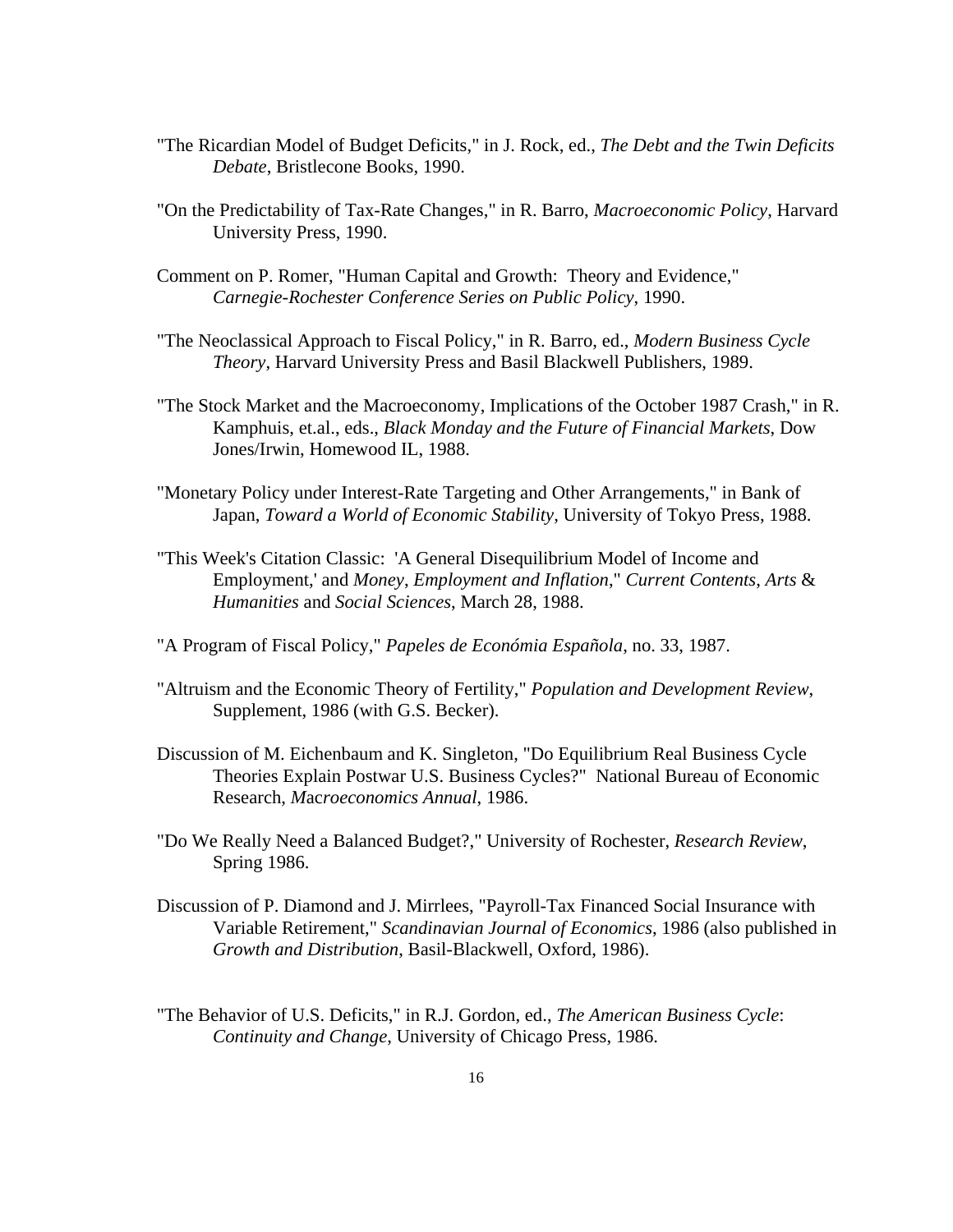- "Rules Versus Discretion," in C. Campbell and W. Dougan, eds., *Alternative Monetary Regimes*, Johns Hopkins University Press, 1986.
- Comment on G. Dwyer, "Federal Deficits, Interest Rates, and Monetary Policy," *Journal of Money*, *Credit*, *and Banking*, November 1985, part 2.
- Comment on B. McCallum, "Bank Deregulation, Accounting Systems of Exchange, and the United Account: a Critical Review," *Carnegie*-*Rochester Conference Series on Public Policy*, Fall 1985.
- "What is a Proper Deficit?," *Midland Corporate Finance Journal*, Spring 1985.
- Discussion of papers by T. Sargent and G. Perry, *American Economic Review*, *Proceedings*, May 1984.
- Discussion of H. Rockoff, "Some Evidence on the Real Price of Gold, its Costs of Production and Commodity Prices," in M. Bordo and A. Schwartz, eds., *A Retrospective on the Classical Gold Standard*, University of Chicago Press, 1984.
- Discussion of the Proceedings, in R. Dornbusch and M. Simonsen, eds., *Inflation*, *Debt*, *and Indexation*, M.I.T. Press, 1983.
- "U.S. Inflation and the Choice of Monetary Standard," in R. Hall, ed., *Inflation*, University of Chicago Press, 1982.
- "The Equilibrium Approach to Business Cycles," in *Money*, *Expectations and Business Cycles*, 1981.
- "Unexpected Money Growth and Economic Activity in the United States," in *Money*, *Expectations and Business Cycles*, 1981.
- Discussion of R. Hall, "Labor Supply and Aggregate Fluctuations," *Carnegie*-*Rochester Conference Series on Public Policy*, Spring 1980.
- Discussion of J. Muellbauer and D. Winter, "Unemployment and Exports in British Manufacturing: a Non-Clearing Markets Approach," *European Economic Review*, May 1980.
- "Unanticipated Money and Economic Activity," in S. Fischer, ed., *Rational Expectations and Economic Policy*, University of Chicago Press, 1980 (with M. Rush).

"Public Debt and Taxes," in M. Boskin, ed., *Federal Tax Reform*, Institute for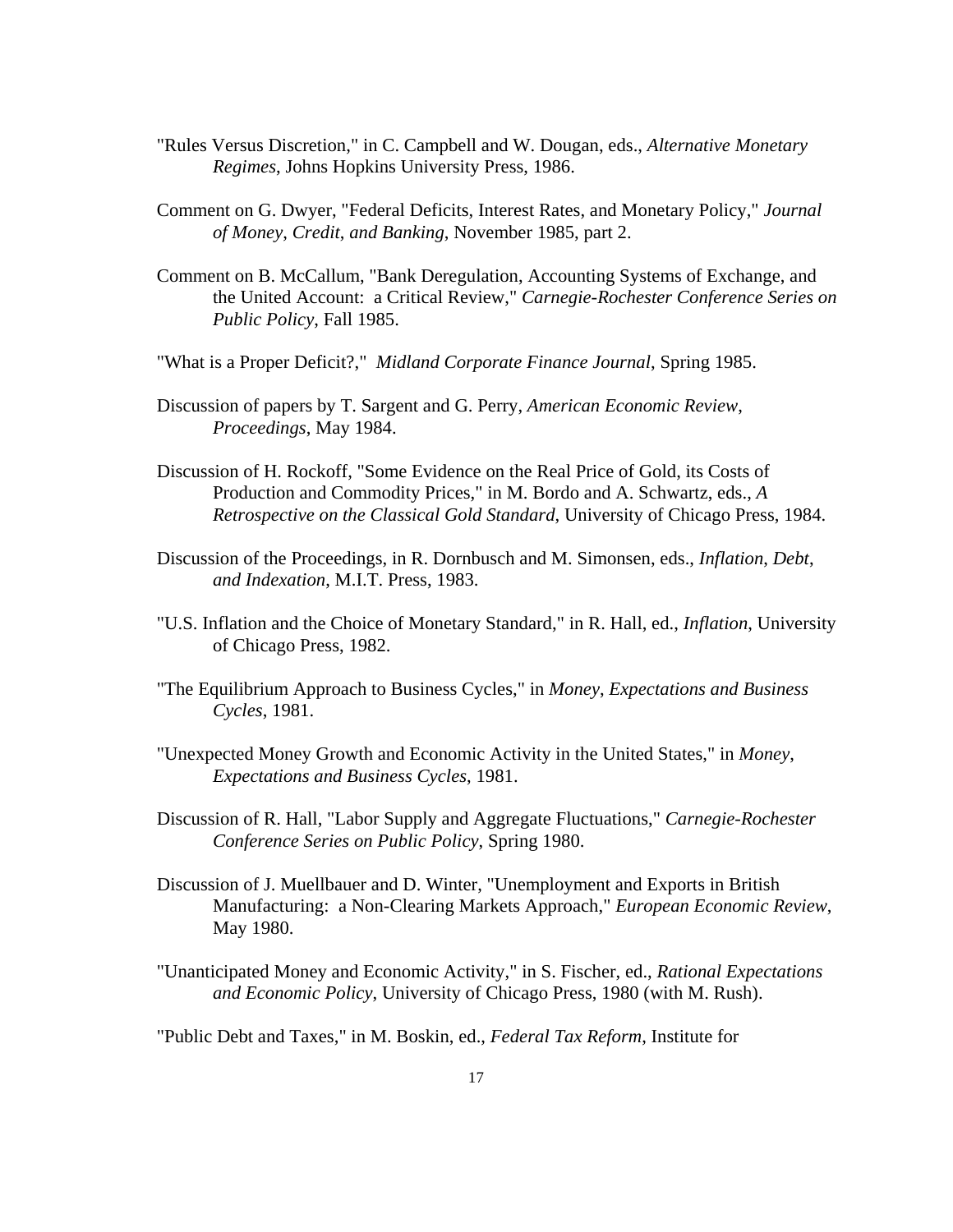Contemporary Studies, San Francisco, 1978 (reprinted in J. Flanders and A. Razin, eds., *Inflation and Economic Development*, Academic Press, 1981; and *La Deuda Pública*).

- "Money and Output in Mexico, Colombia, and Brazil," in J. Behrman and J. Hanson, eds., *Short*-*run Macroeconomic Policy in Latin America*, Ballinger, 1978.
- "Consumption, Income and Liquidity," in G. Schwödiauer, ed., *Equilibrium and Disequilibrium in Economic Theory*, Reidel, 1977 (with H. Grossman).
- "Transaction Costs, Payment Periods, and Employment," in H. Johnson and A.R. Nobay, eds., *Issues in Monetary Economics*, Oxford University Press, 1974 (with A. Santomero).
- "Derivation of a Nursing Labor Supply Function," in S. Altman, *Present and Future Supply of Registered Nurses*, 1971 pp. 117-40.
- "Officer Procurement and Retention," Ch. 6 of *The Report of the President*'*s Commission on an All*-*Volunteer Armed Force*, 1970 (with S. Altman).

# **Articles in Newspapers, Magazines, and the Internet**

"Lessons from the Fiscal Cliff," *Project Syndicate*, January 21, 2013.

"Why this Slow Recovery Is Like No Recovery," *The Wall Street Journal*, June 5, 2012.

"Stimulus Spending Keep Failing," *The Wall Street Journal*, May 10, 2012.

"An Exit Strategy from the Euro," *The Wall Street Journal*, January 9, 2012.

"How to Really Save the Economy," *The New York Times*, September 11, 2001.

 "Keynesian Economics versus Regular Economics," *The Wall Street Journal*, August 23, 2011.

"Obama Can Lead—Or He Can Continue to Blame Others," *New York Daily News*,

#### August

15, 2011.

"How to Get that AAA Rating Back," *The Wall Street Journal*, August 8, 2011.

"The Coming Crises of Governments," *Financial Times*, August 4, 2011.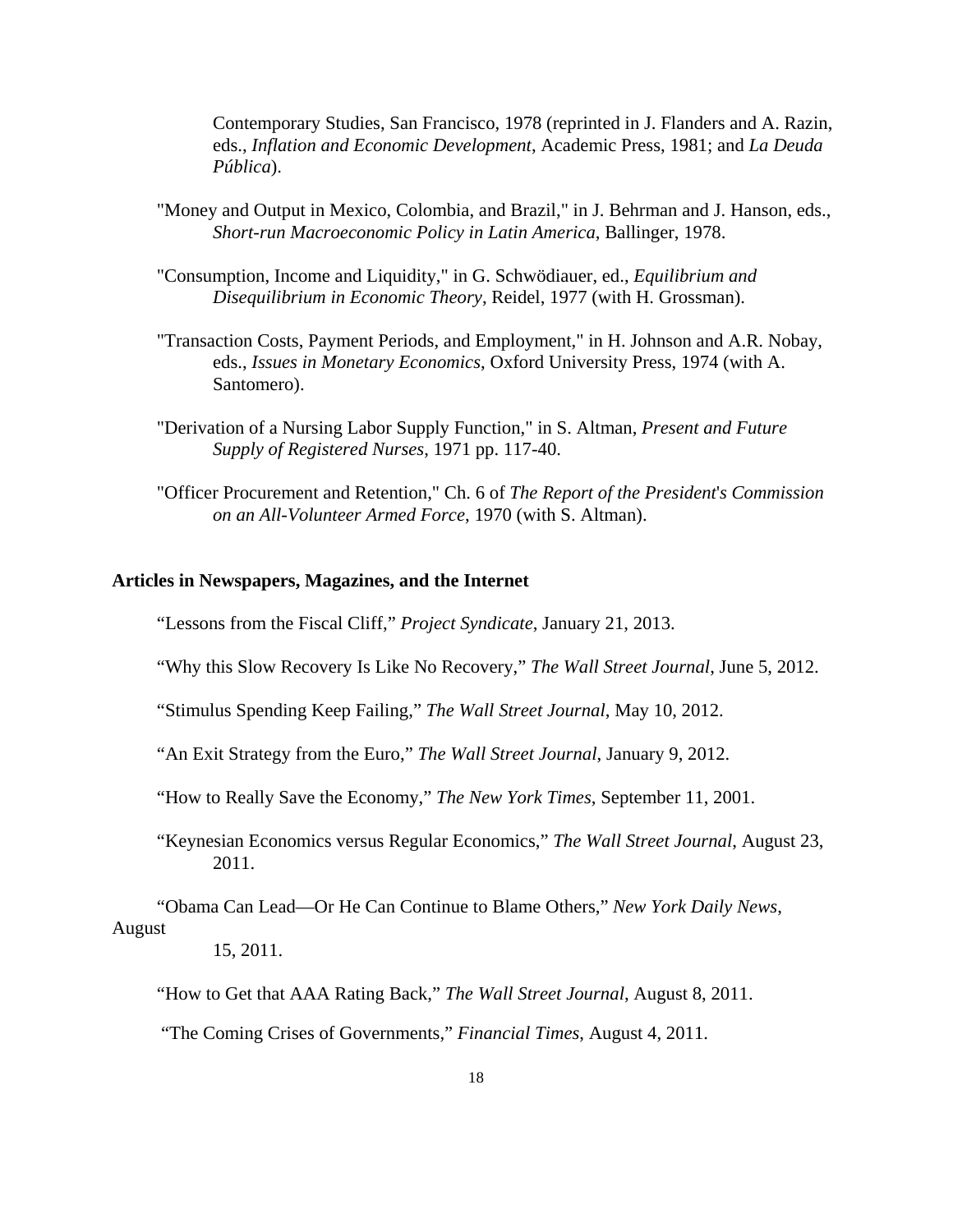"Robin Hood Can't Lead Us Out of the Debt Hole," *The Wall Street Journal*, July 27, 2011.

"Unions versus the Right to Work," *The Wall Street Journal*, February 28, 2011.

"Thoughts on QE2," *The Economist, Free Exchange*, November 23, 2010.

"Obamanomics Meets Incentives," *The Wall Street Journal*, September 14, 2010.

- "The Folly of Subsidizing Unemployment," *The Wall Street Journal*, August 30, 2010.
- "Disasters, Recoveries, and the Equity Premium," *VOXEU.org*, May 24, 2010 (with E. Nakamura, J. Steinsson, and J.F. Ursua).
- "Educational Attainment in the World, 1950-2010," *VOXEU.org*, May 18, 2010 (with J.W. Lee).

"The Stimulus Evidence One Year On," *The Wall Street Journal*, February 23, 2010.

"On the Economy: He Should Stop Whining about Bush," *The Observer* (Guardian.co.uk), October 31, 2009.

"Design and Effectiveness of Fiscal-Stimulus Programs," *VOXEU.org*, October 30, 2009.

"Stimulus Spending Doesn't Work," *The Wall Street Journal*, October 1, 2009 (with C.J. Redlick).

"Lucas Roundtable: Don't Fault the Economists," *Economist.com*, August 8, 2009.

"Pandemics and Depressions," *The Wall Street Journal*, May 4, 2009 (with J.F. Ursua).

"What Are the Odds of a Depression?" *The Wall Street Journal*, March 4, 2009.

"Demand Side Voodoo Economics," *Economists' Voice*, v.6, issue 2, article 5, 2009.

"Government Spending Is no Free Lunch," *The Wall Street Journal*, January 22, 2009.

"Bill Gates's Charitable Vistas," *The Wall Street Journal*, June 19, 2007.

"Protectionism and the China Problem," *21st Century Business Herald*, Beijing, May 15, 2006.

"Liberal Policies for Economic Growth," *Les Echos*, Paris, May 12, 2006.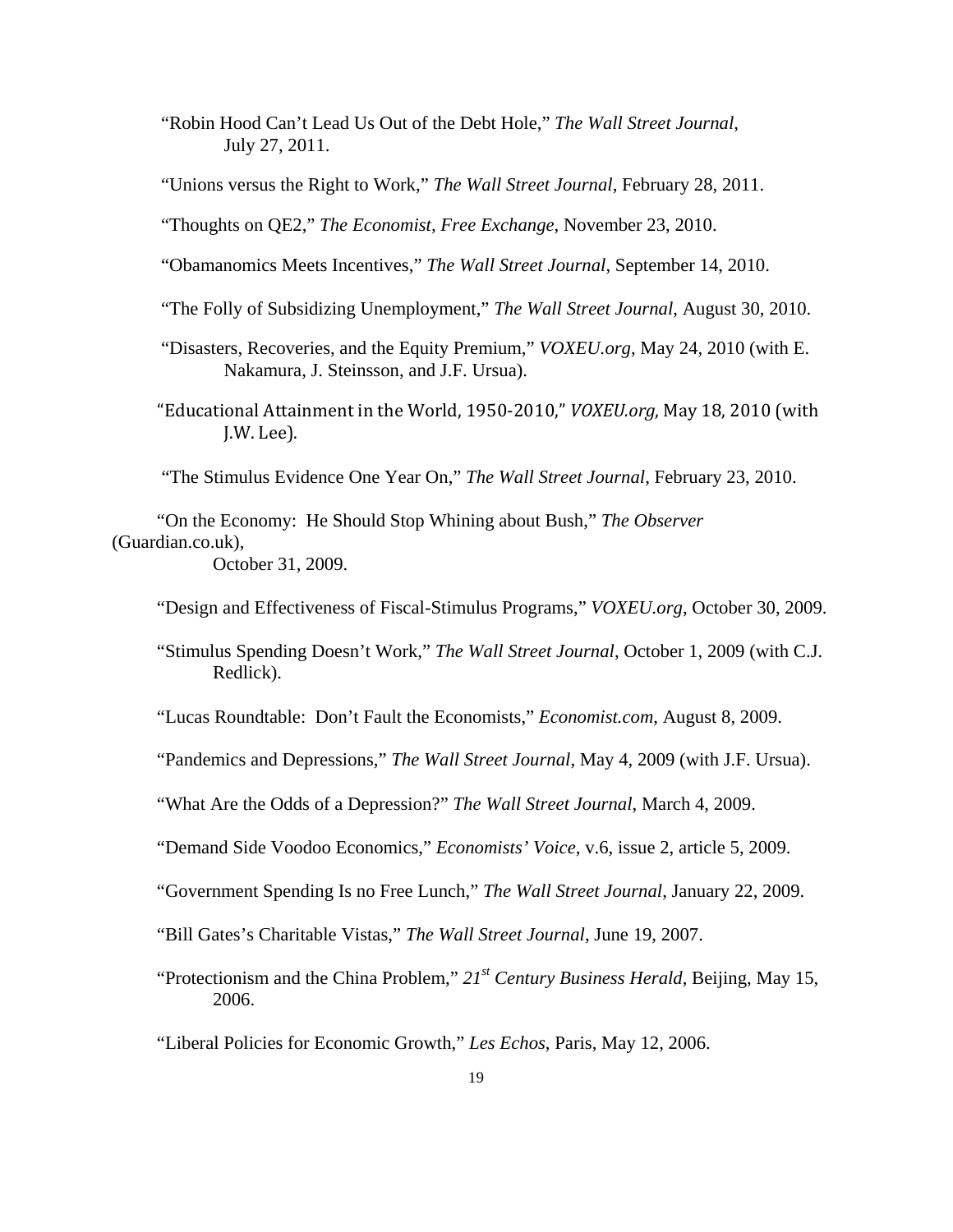"Goodbye, Mr. Big Chips," *The Wall Street Journal*, January 30, 2006.

"The Right Choice for the Fed," *Business Week*, November 7, 2005.

"What Price Catastrophe Risk?" *Business Week*, October 3, 2005.

 "Interview with Robert Barro," *The Region*, Minneapolis Federal Reserve Bank, September

2005.

"The Political Power of the Pew," *Business Week*, August 22, 2005.

"Quit Bullying China," *Business Week*, July 18, 2005.

"How the Fed Could Channel Greenspan," *Business Week*, June 13, 2005.

"Iraq: One Nation Under Allah," *Business Week*, May 9, 2005.

"Why Private Accounts Are Bad Public Policy," *Business Week*, April 4, 2005.

"The Case of Asia's Missing Women," *Business Week*, February 28, 2005.

"How Tax Reform Drives Growth and Investment," *Business Week*, January 24, 2005.

"Bias Beyond a Reasonable Doubt," *The Weekly Standard*, December 13, 2004.

"Mysteries of the Gaping Current-Account Gap," *Business Week*, December 13, 2004.

"Debunking the Myths of the Kerry Campaign," *Business Week*, November 8, 2004

"Why Are the Dems Griping about Jobs?" *Business Week*, October 4, 2004.

"Drugs Via Canada: The Side Effects Could Hurt," *Business Week*, August 30, 2004.

"Uncle Sam Wants You, But the Draft Is History," *Business Week*, July 26, 2004.

"The Liberal Media: It's No Myth," *Business Week*, June 14, 2004.

"The Tea Leaves that Matter to the Fed," *Business Week*, May 10, 2004.

"A Step in the Right Direction for Iraq," *Business Week*, April 5, 2004.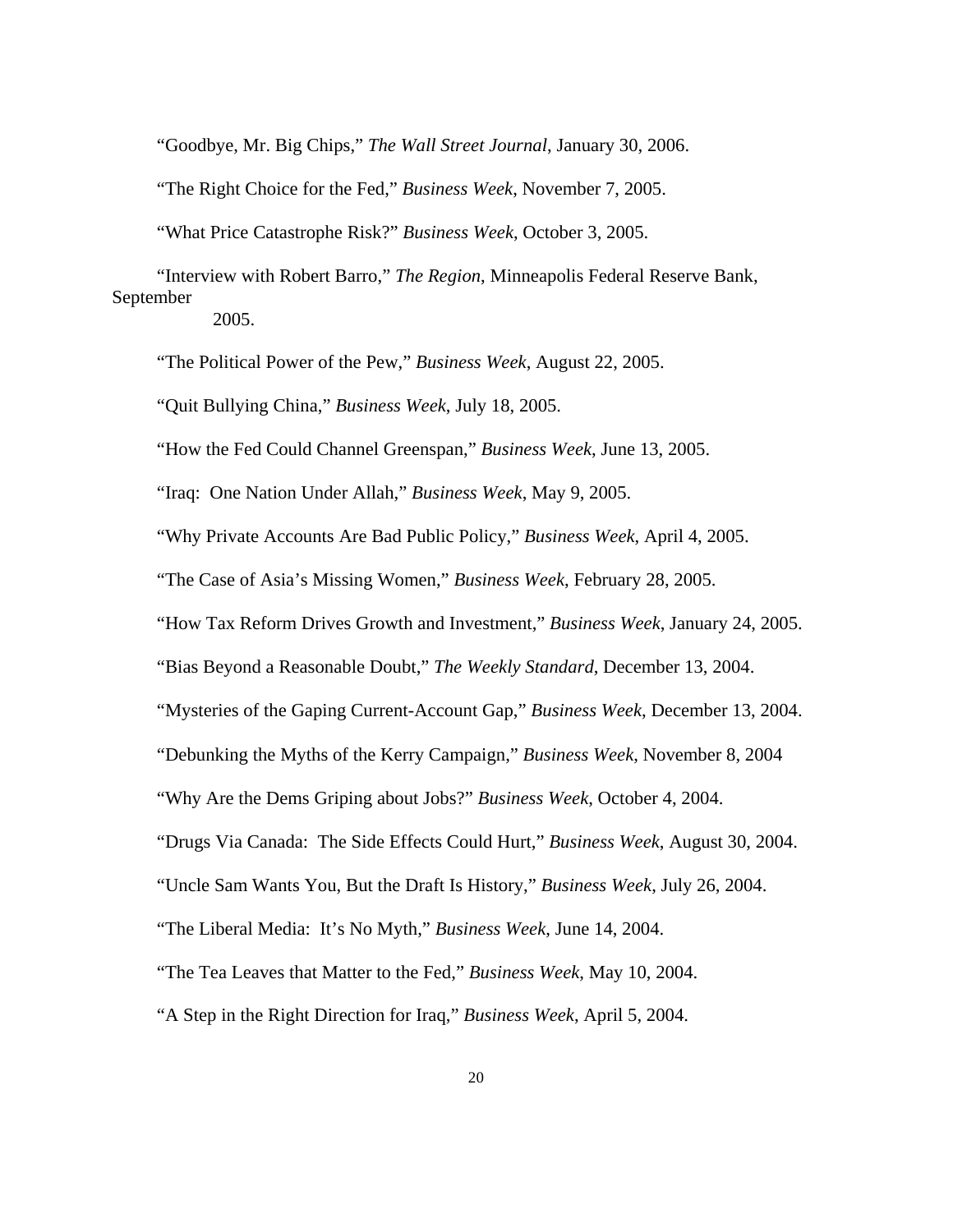"Go Figure," *The Wall Street Journal*, March 9, 2004.

"It's the Spending, Stupid—not the Deficit," *Business Week*, March 1, 2004.

- "Don't Sweat the Sickly Employment Numbers," *Business Week*, January 26, 2004.
- "The GOP Doth Protect Too Much, Methinks," *Business Week*, December 15, 2003.
- "What's in a Name for Black Job Seekers?" *Business Week*, November 3, 2003.
- "The Stubborn Jobless Rate: Puzzling, but Far from Scary," *Business Week*, September 29, 2003.
- "Why the Second Half Looks More Solid Every Day," *Business Week*, August 25, 2003.
- "South Korea: How to Keep the Miracle Growing," *Business Week*, June 9, 2003.
- "Have No Fear: Bush's Tax Plan Won't Jack Up Interest Rates," *Business Week*, May 5, 2003.
- "A Democratic Iraq Isn't An Impossible Dream," *Business Week*, March 31, 2003.
- "There's a Lot to Like in Bush's Tax Plan," *Business Week*, February 24, 2003.
- "Bush's Tax Cuts: Reagonomics Redux?" *Business Week*, January 20, 2003.
- "The U.S. Economy: An Interview with Professor Robert J. Barro," *The Harvard College Economist*, Winter 2002/2003.
- "The Best Little Monopoly in America," *Business Week*, December 9, 2002.
- "Bush's Economic Policies: The Bull's-Eyes and Busts," *Business Week*, November 4, 2002.
- "China's Slow Yet Steady March to Reform," *Business Week*, September 30, 2002.
- "Bush's Economic Team Is Broken and It's Time to Fix It," August 26, 2002.
- "Pleading the Case for a Paid-Jury System," *Business Week*, July 22, 2002.
- "The Myth that Poverty Breeds Terrorism," *Business Week*, June 10, 2002.
- "The U.N. Is Dead Wrong on Poverty and Inequality," *Business Week*, May 6, 2002.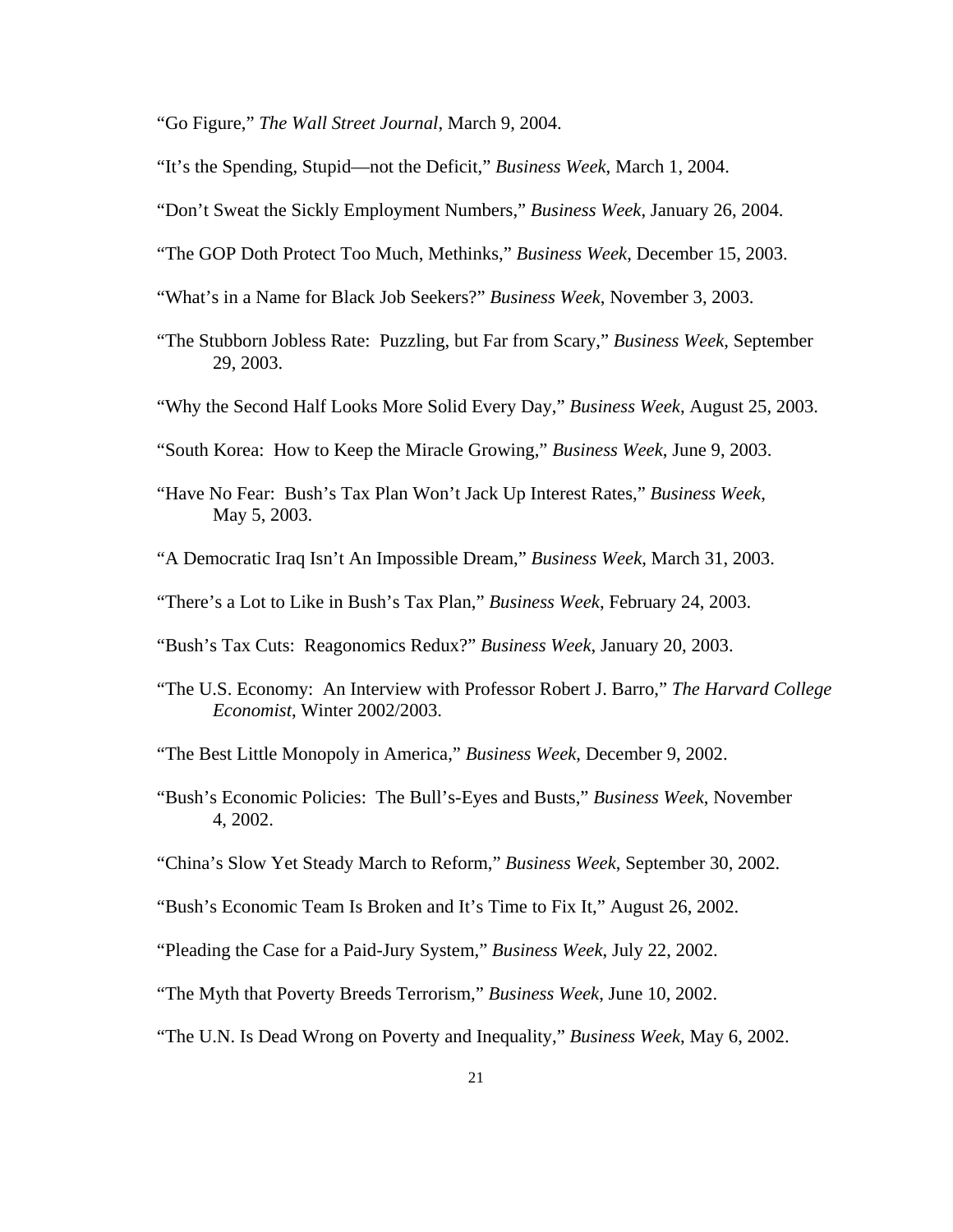"Big Steel Doesn't Need Any More Propping Up," *Business Week,* April 1, 2002.

"The State of the Union: Bush Mostly Got it Right," *Business Week,* February 25, 2002.

"Don't Bank on Democracy in Afghanistan," *Business Week,* January 21, 2002.

"Is Prosperity Next to Godliness," *Business Week,* December 10, 2001.

- "Why the War Against Terror Will Boost the Economy," *Business Week,* November 5, 2001.
- "Why the U.S. Economy Will Rise Again," *Business Week,* October 1, 2001.

"How's Bush Doing? A Six-Month Report Card," *Business Week,* August 27, 2001.

"Adios Peso?" *The Wall Street Journal*, August 15, 2001.

"Why Would a Rock Star Want to Talk to Me?" *Business Week,* July 16, 2001.

- "A 'Yankee Imperialist' Offers Asia a Road Map," *Business Week,* June 11, 2001.
- "Argentina's Cavallo May not Play the Hero this Time," *Business Week,* May 7, 2001.

"Why Colleges Shouldn't Dump the SAT," *Business Week,* April 9, 2001.

- "Boy, We Really Need a Tax Cut," *Business Week,* February 26, 2001.
- "Sticks and Stones May Break My Bones …," *Business Week,* January 22, 2001.
- "The Dollar Club: Why Countries Are So Keen to Join," *Business Week,* December 11, 2000.
- "Gore's 'Reckless and Offensive' Passion for the Environment," *Business Week,* November 6, 2000.
- "Attention Consumers: Creativity Never Comes Cheap," *Business Week*, October 2, 2000.
- "Compassionate Conservatism: Look Beyond the Label," *Business Week*, September 4, 2000.
- "Mexico: Democracy Is Great, But What About Economic Reform?" *Business Week*, July 31, 2000.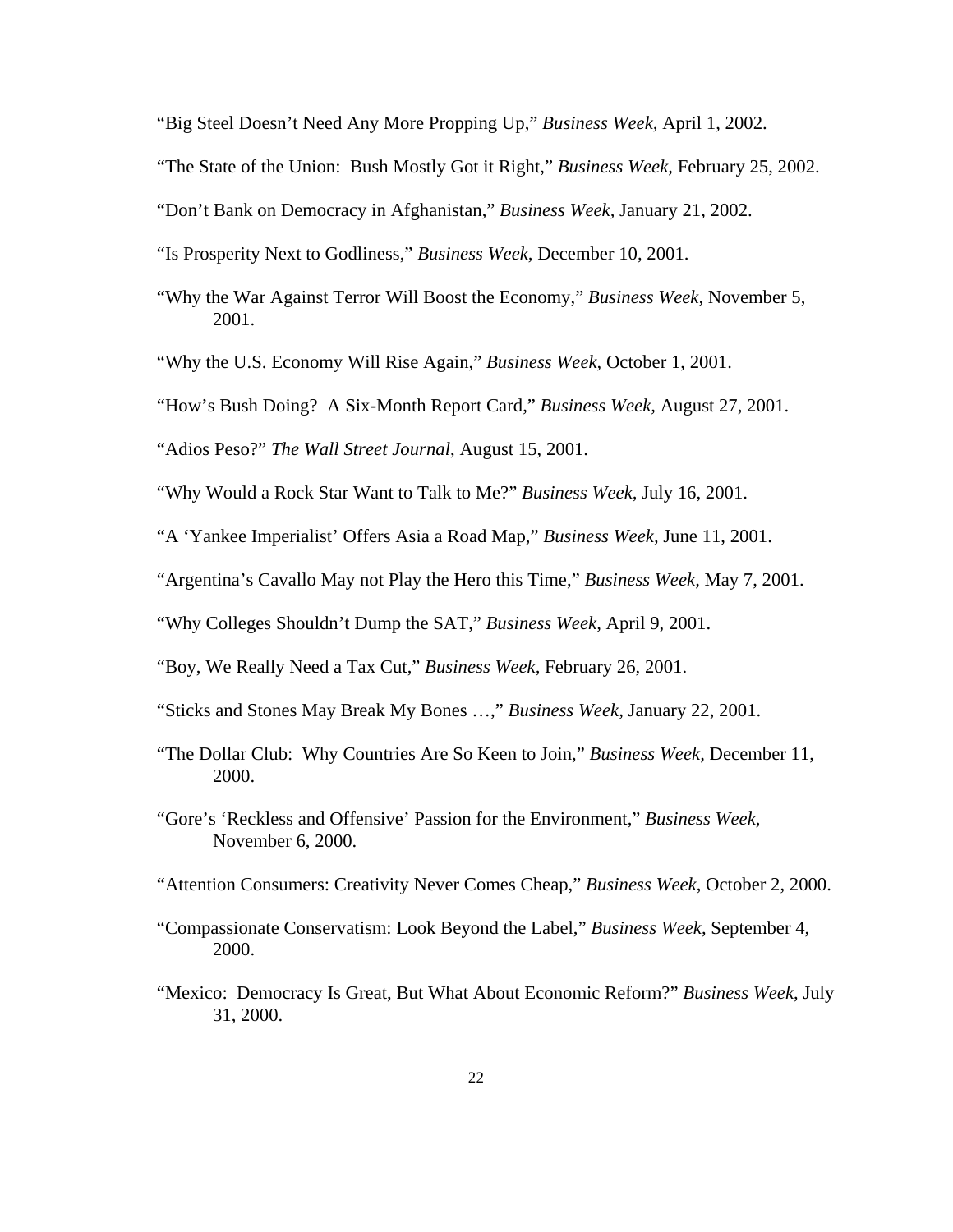"Privatizing Social Security: Where Both Sides Go Wrong," *Business Week*, July 3, 2000.

"With Friends Like OPEC, Who Needs …," *Business Week*, May 8, 2000.

- "If We Can't Abolish the IMF, Let's at Least Make Big Changes," *Business Week*, April 10, 2000.
- "To Beat Colombia's Guerrillas, Legalize Drugs in the U.S.," *Business Week*, March 13, 2000.
- "Clueless on the Alps—Or Why I'm Down on Davos," *Business Week*, February 14, 2000.
- "One Pinochet Legacy that Deserves to Live," *Business Week*, January 17, 2000.
- "How to Build Your Own Fed Crystal Ball," *Business Week*, December 6, 1999.
- "Mundell: The Man Who Laid the Groundwork for the Euro," *Business Week*, November 1, 1999.
- "Does Abortion Lower the Crime Rate," *Business Week*, September 27, 1999.
- "Is Alan Greenspan a Genius--Or Just Plain Lucky?," *Business Week*, August 16, 1999.

"My Luncheon with Bono," *Business Week*, July 12, 1999.

"A Look at Larry Summers--from Taxes to Haircuts," *Business Week*, June 7, 1999.

"The Men Running Brazil Still Don't Get It," *Business Week*, May 3, 1999.

"Does an Income Gap Put a Hex on Growth?," *Business Week*, March 29, 1999.

"Let the Dollar Reign from Seattle to Santiago," *The Wall Street Journal*, March 8, 1999.

"Reagan versus Clinton: Two Economic All-Stars," *Business Week*, February 22, 1999.

"Even Economists Can't Wait to Spend a Surplus," *Business Week*, January 18, 1999.

"The IMF Doesn't Put Out Fires, It Starts Them," *Business Week*, December 7, 1998.

"Malaysia Could Do Worse than this Economic Plan," *Business Week,* November 2, 1998.

 "What Might Save Russia: Tying the Ruble to the Dollar," *Business Week*, September 28, 1998.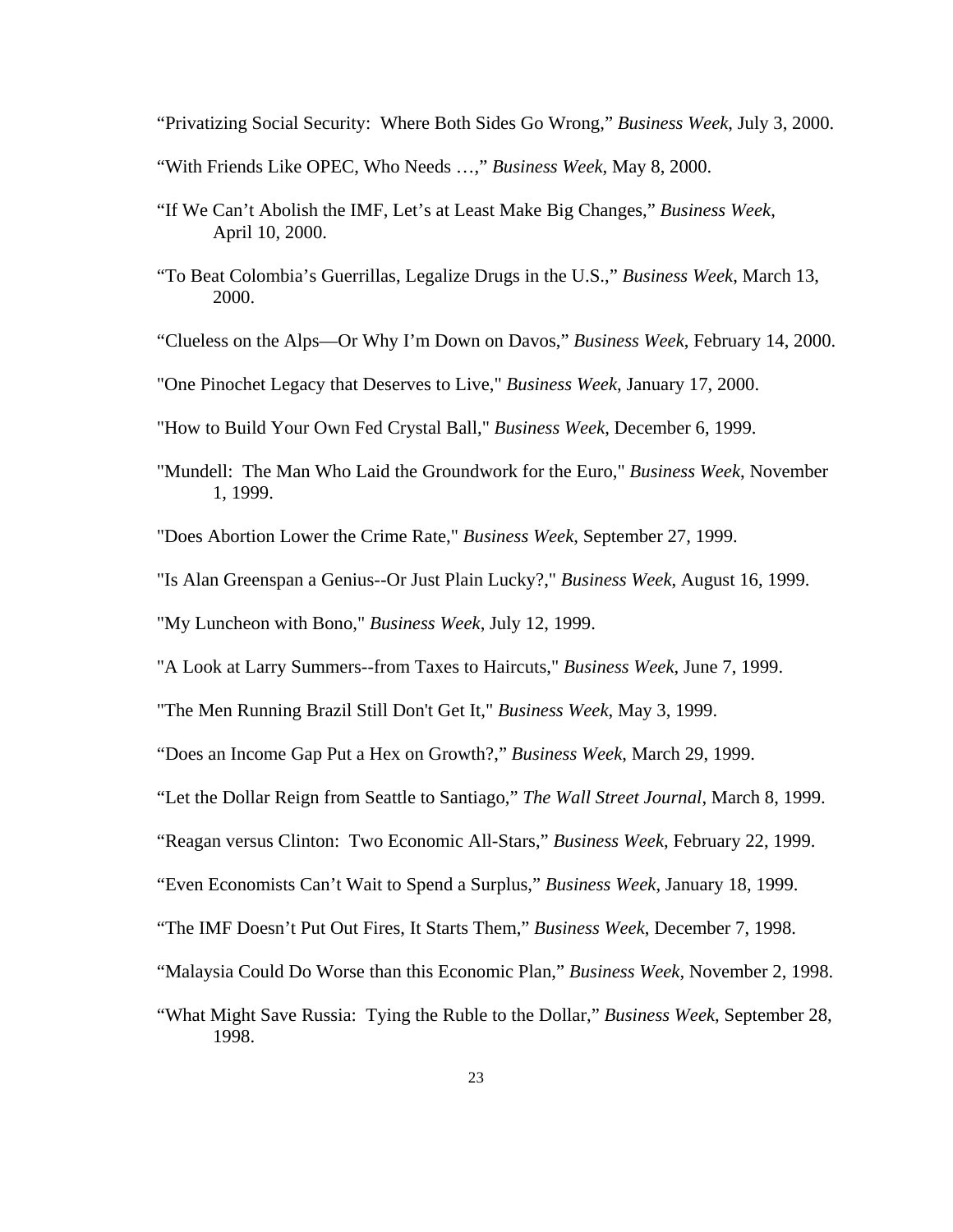"Why the Antitrust Cops Should Lay off High Tech," *Business Week*, August 17, 1998.

"Milton Friedman: Being Right Is the Best Revenge," *Business Week*, July 13, 1998.

"Why Eastern Germany Still Lags," *The Wall Street Journal*, June 11, 1998.

"Don't Tinker with Social Security, Reinvent It," *Business Week*, June 8, 1998.

"The East Asian Tigers Have Plenty to Roar About," *Business Week*, April 27, 1998.

"So You Want to Hire the Beautiful. Well, Why Not?," *Business Week*, March 16, 1998.

 "Do You Want that in Paper, or Metal," *The Wall Street Journal*, November 6, 1997 (with B. Stevenson).

"Being There with Chairman Greenspan," *Intellectualcapital.com*, November 6, 1997.

- "It's Time for a One-Dollar Coin," *Intellectualcapital.com*, September 4, 1997 (with B. Stevenson).
- "A New Budget Only the Beltway would Love," *The Wall Street Journal*, August 19, 1997.

"Robin Hood Lives in Texas School Finance," *Intellectualcapital.com*, July 17, 1997.

"Democracy in the New Congo?" *Intellectualcapital.com*, June 19, 1997.

"Can Public Schools Take Competition?," *The Wall Street Journal*, March 10, 1997.

"Serious and Nonserious Fiscal Reforms," *The Wall Street Journal*, January 14, 1997.

"Wrong Subject, Mr. Greenspan," *The Wall Street Journal*, December 10, 1996.

"Teachers' Unions Don't Deliver Quality," *The Wall Street Journal*, September 29, 1996.

"Bob Dole, Supply-Sider," *The Wall Street Journal*, August 28, 1996.

"Workfare Still Beats Welfare," *The Wall Street Journal*, June 1996.

"Minimum Wage versus Supply and Demand," *The Wall Street Journal*, April 1996.

"The Flat Tax: 'Nutty' It's Not," *The Wall Street Journal*, February 22, 1996.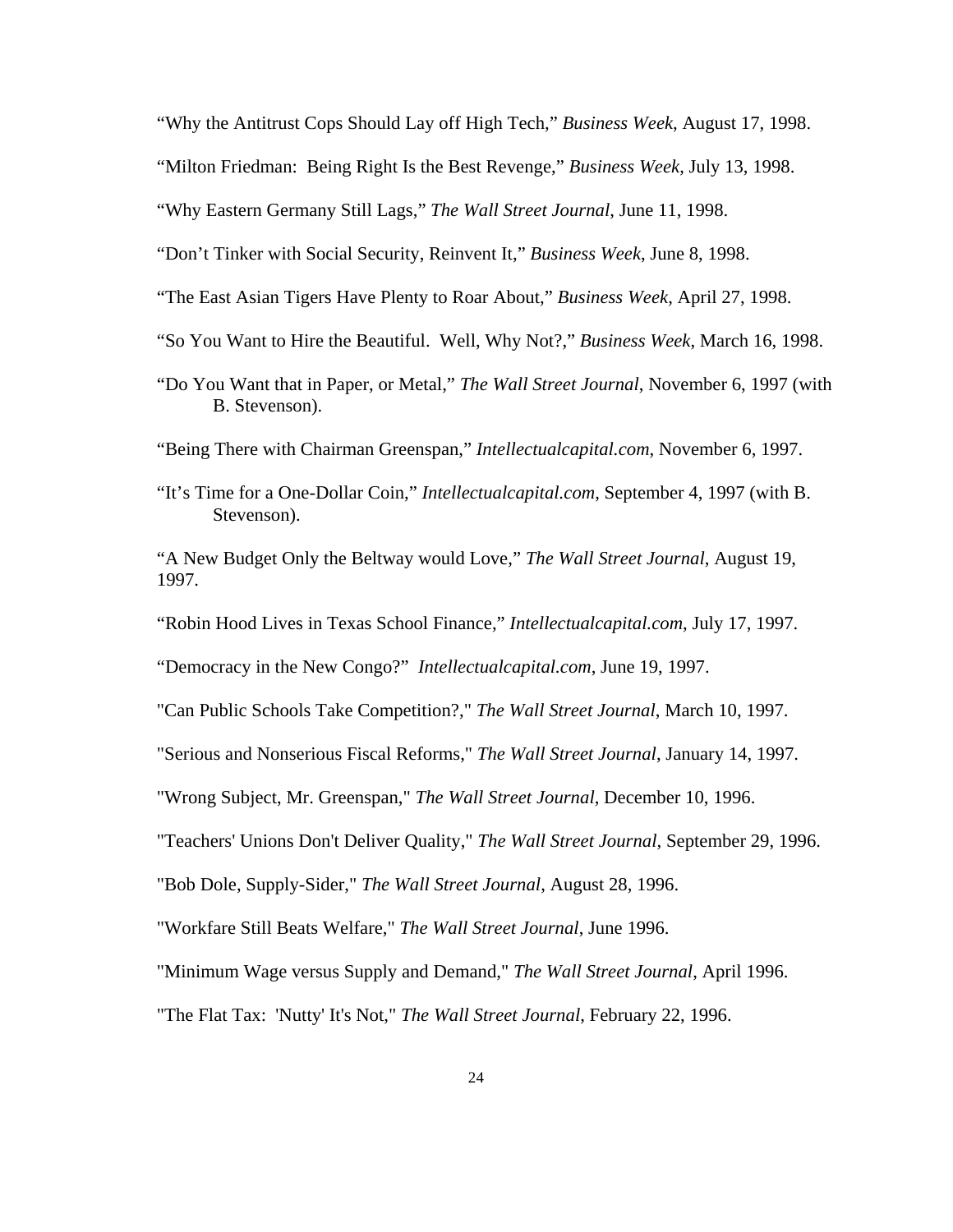"Higher Minimum Wage, Higher Dropout Rate," *The Wall Street Journal*, January 11, 1996 (also published in *Le Figaro*).

"Professors Lay Odds for '96," *The Wall Street Journal*, December 4, 1995.

"A Rational Choice," *The Wall Street Journal*, October 11, 1995 (also published in *Le Figaro*).

"Bonded to Prosperity," *The Wall Street Journal*, September 29, 1995.

"The Imperative to Privatize," *The Wall Street Journal*, June 29, 1995.

- "A Year of Living Expensively," *Financial Times*, May 30, 1995. "Price Stability Is the Path to Prosperity," *Financial Times*, May 17, 1995 (also published in *Le Figaro*).
- "Latin Lessons in Monetary Policy," *The Wall Street Journal*, May 1, 1995 (also published in Argentina and Mexico).
- "Guilt and Glory at the Bank of England," *The Wall Street Journal*, April 14, 1995.
- "Democracy: a Recipe for Growth?" *The Wall Street Journal*, December 1, 1994 (also published in *Le Figaro*).

"Party Politics of Growth," *Financial Times*, November 1, 1994.

- "Wirtschaftliche Freiheit als Nahrboden der Demokratie," *Neue Zurcher Zeitung*, October 29, 1994.
- "Baseball, Drugs and Rational Expectations," *The Wall Street Journal*, October 19, 1994.
- "What the Fed Can't Do," *The Wall Street Journal*, August 19, 1994.
- "Federal Protection--Only Cute Critters Need Apply," *The Wall Street Journal*, August 4, 1994.
- "Send Regulations Up in Smoke," *The Wall Street Journal*, June 3, 1994.
- "A Matter of Demeanor," *The Wall Street Journal*, May 20, 1994.
- "How School Choice Improves Public Schools," *The Wall Street Journal*, February 24, 1994.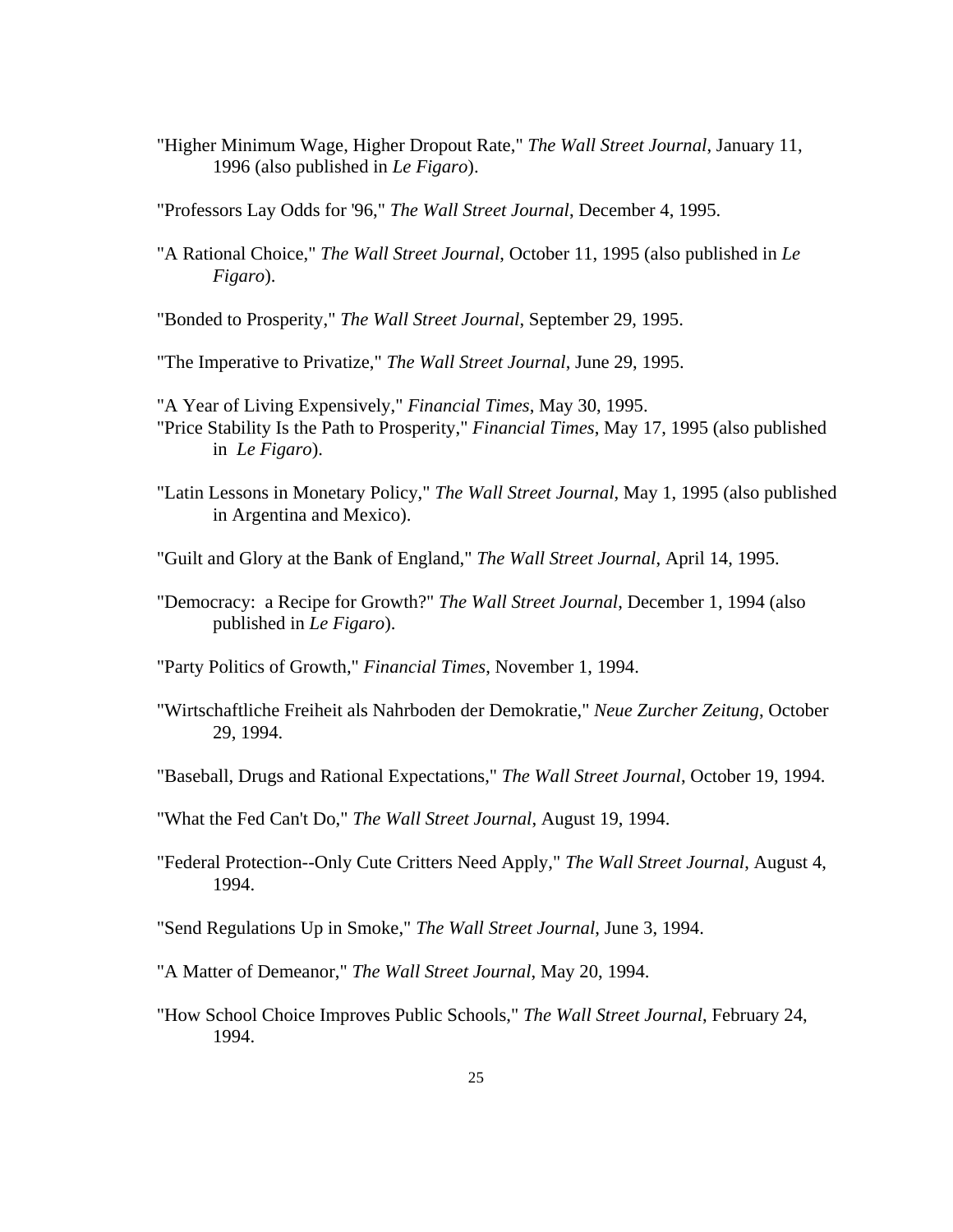"Pushing Democracy Is No Key to Prosperity," *The Wall Street Journal*, December 14, 1993.

"The New Socialism," *The Wall Street Journal*, October 25, 1993.

"Retroactivity—Bungled Larceny," *The Wall Street Journal*, August 17, 1993.

"Higher Taxes, Lower Revenues," *The Wall Street Journal*, July 9, 1993.

"Deficit Reduction Made Easy," *The Wall Street Journal*, May 26, 1993.

"Inequality and its Charms," *The Wall Street Journal*, February 10, 1993.

- "Council of Economic Irrelevance," *The Wall Street Journal*, January 12, 1993.
- "Why the U.S. is Destined to Fail in Somalia," *The Wall Street Journal*, December 15, 1992.

"Keynes is Still Dead," *The Wall Street Journal*, October 29, 1992.

- "A Gentleman's 'B-' for Bush on Economics," *The Wall Street Journal*, September 30, 1992.
- "Keep Political Hands off the Fed," *The Wall Street Journal*, August 26, 1992.

"Europe's Road to Serfdom," *The Wall Street Journal*, August 13, 1992.

- "To Avoid Repeats of Peru, Legalize Drugs," *The Wall Street Journal*, April 27, 1992.
- "Industrial Policy, a Tale of Two Cities," *The Wall Street Journal*, April 1, 1992.
- "Voodoo Economics," *The Wall Street Journal*, January 30, 1992.
- "A Free Marketeer's Case Against Term Limits," *The Wall Street Journal*, December 24, 1991.
- "An Unregulated Economist," *The Wall Street Journal*, December 9, 1991.
- "Don't Fool with Money, Cut Taxes," *The Wall Street Journal*, November 21, 1991.
- "Small is Beautiful," *The Wall Street Journal*, October 11, 1991.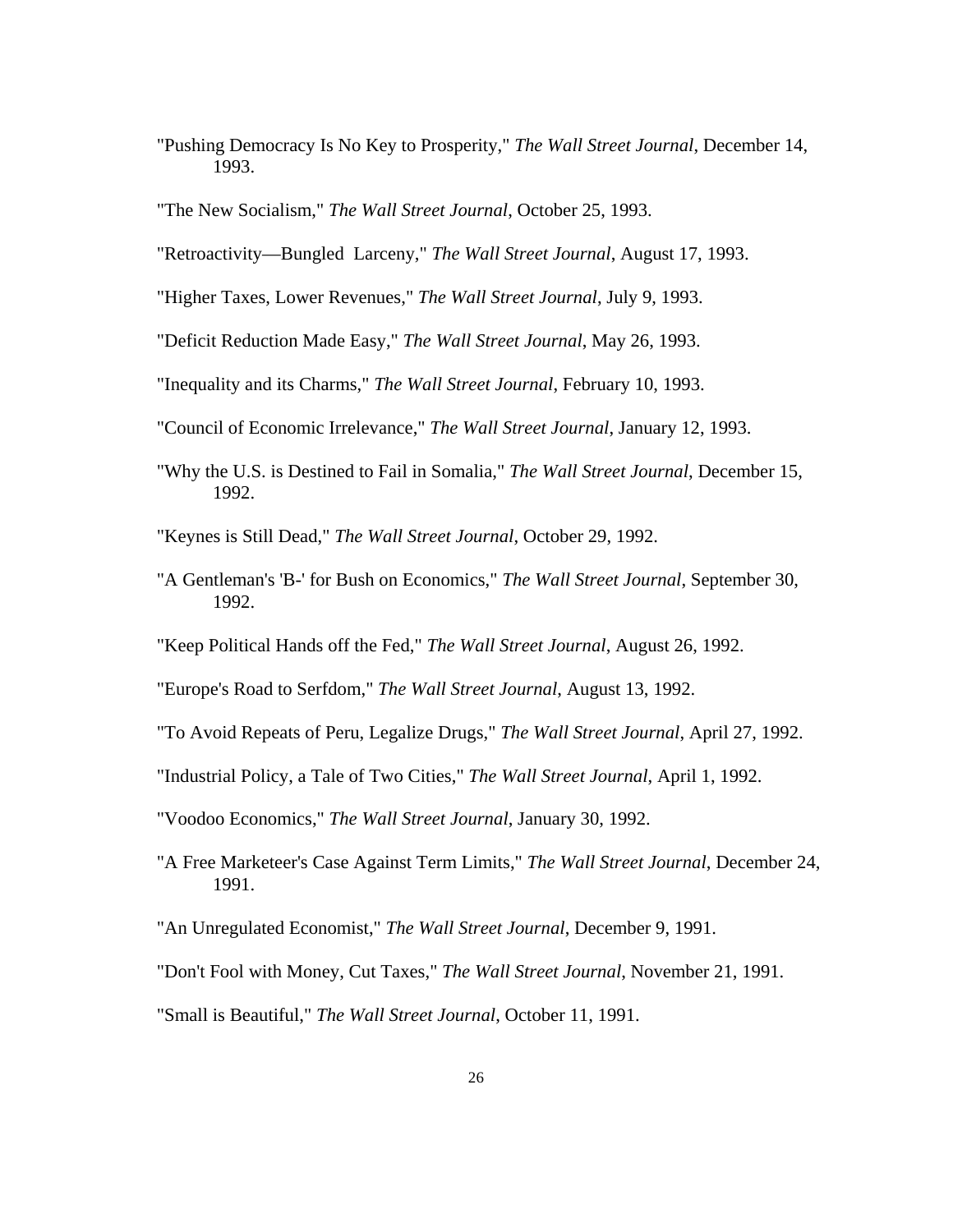"Pray for High Interest Rates," *The Wall Street Journal*, October 1, 1991.

"Let's Play Monopoly," *The Wall Street Journal*, August 27, 1991.

"If Moscow would only Honor its Debts," *The Wall Street Journal*, June 12, 1991.

"Eastern Germany's Long Haul," *The Wall Street Journal*, May 3, 1991.

"Why the Budget Deficit Matters Little," *National Review*, Jan. 27, 1989.

"Budget Deficits: Only a Minor Crisis," *The Wall Street Journal*, January 16, 1987.

"This Tax Amnesty Will Work only Once," *The Wall Street Journal*, August 7, 1986 (with A. Stockman).

"A Deficit Nearly on Target," *The Wall Street Journal*, January 29, 1985.

## **Book Review**

Review of D. Orr, *Cash Management and the Demand for Money*, in *Journal of Money*, *Credit and Banking*, February 1974.

# **Unpublished Manuscripts**

"Gold Returns (with S. Misra), November 2012.

"Convergence and Modernization Revisited," September 2012.

"Saints Marching In, 1590-2009" (with R.M. McCleary), March 2012.

 "Average Marginal Income Tax Rates in New Zealand, 1907-2009" (with D. Bandyopadhyay, J. Couchman, N. Gemmell, G. Liao, and F. McAlister), University of Wellington, 2012.

"Stock-Market Crashes and Depressions" (with J.F. Ursua), January 2009.

"Health and Economic Growth," October 1996.

"Three Models of Health and Economic Growth" (with J.R. Barro), September 1996.

"Korean Growth Prospects in a Cross-Country Framework," May 1996.